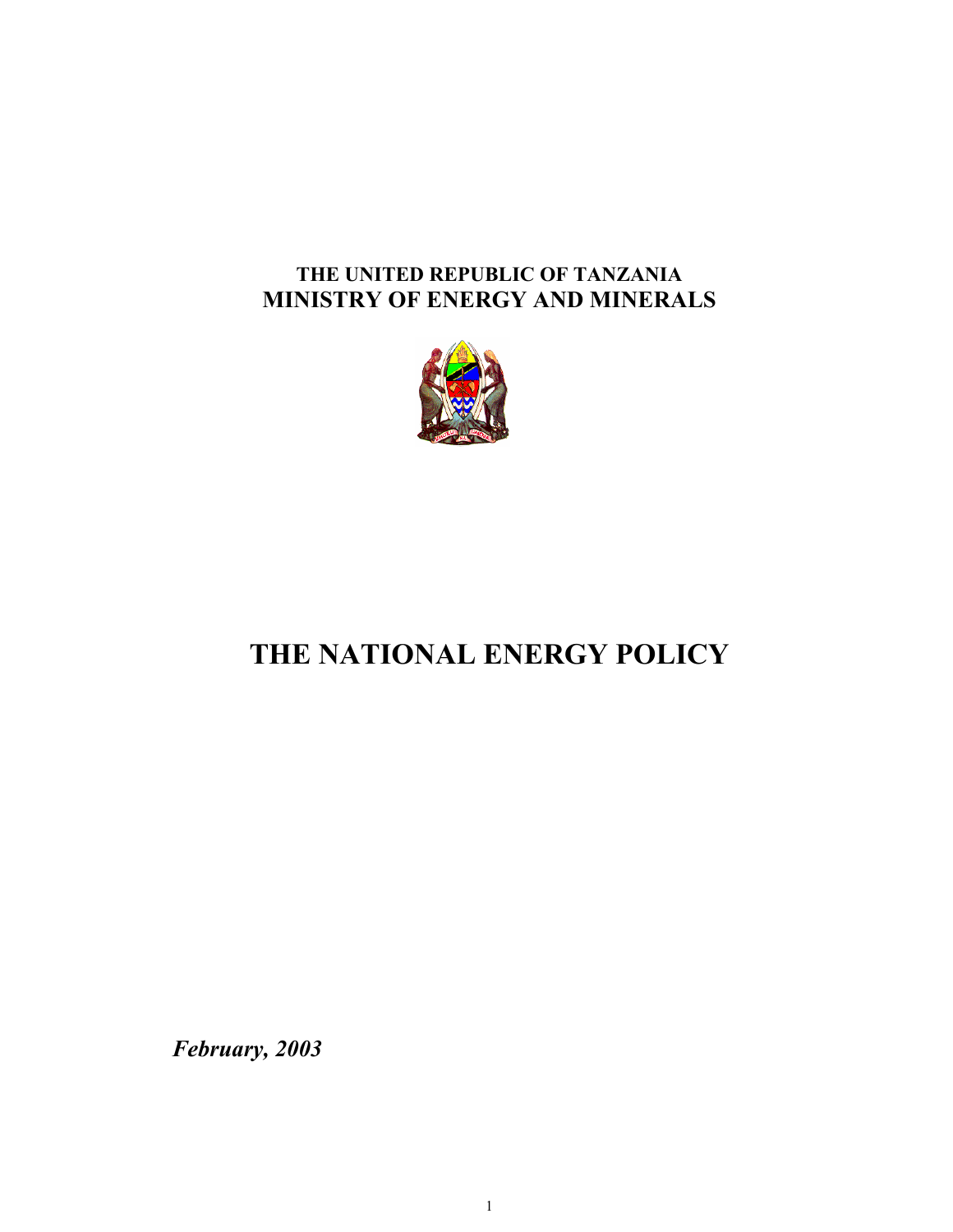#### **ABBREVIATIONS AND ACRONYMS**

| AU              | African Union                                                    |
|-----------------|------------------------------------------------------------------|
| <b>CBO</b>      | <b>Community Based Organisation</b>                              |
| EAC             | East African Co-operation                                        |
| EIA             | <b>Environmental Impact Assessment</b>                           |
| <b>GDP</b>      | <b>Gross Domestic Product</b>                                    |
| <b>HIV/AIDS</b> | Human Immunodeficiency Virus/Acquired Immune Deficiency Syndrome |
| <b>IPP</b>      | <b>Independent Power Producer</b>                                |
| <b>KBO</b>      | Kagera Basin Organisation                                        |
| Km              | Kilometres                                                       |
| <b>LPG</b>      | Liquefied Petroleum Gas                                          |
| MEM             | Ministry of Energy and Minerals                                  |
| <b>NBI</b>      | Nile Basin Initiative                                            |
| NGO             | Non-Governmental Organisation                                    |
| PV.             | Photovoltaic                                                     |
| R&D             | Research and Development                                         |
| <b>SADC</b>     | Southern African Development Community                           |
| <b>SAPP</b>     | Southern African Power Pool                                      |
| <b>SIDA</b>     | <b>Swedish International Development Cooperation Agency</b>      |
| <b>TANESCO</b>  | Tanzania Electric Supply Company Limited                         |
| <b>TAS</b>      | Tanzanian Shilling                                               |
| <b>TOE</b>      | Tonne of Oil Equivalent                                          |
| <b>USD</b>      | <b>United States Dollar</b>                                      |

# **TANZANIA FISCAL YEAR**

July  $1 -$  June 30

# **CURRENCY EQUIVALENCE**

TAS 1050 ~ USD 1.0 (As of June 2003)

#### **MEASUREMENTS**

|    | GWh Gigawatt-hour | $\overline{\phantom{a}}$<br>$\overline{\phantom{m}}$ | 1,000,000 Kilowatt-hour |
|----|-------------------|------------------------------------------------------|-------------------------|
| MW | Megawatt          | =                                                    | 1,000 Kilowatts         |

#### **CONVERSION FACTORS**

| 1 Watt-hour | $3,600$ Joules (J)    |
|-------------|-----------------------|
| 1 TOE       | 42.7 Giga Joules (GJ) |

**Note:** 

*GDP figures are for year 2001 at 1992 prices.*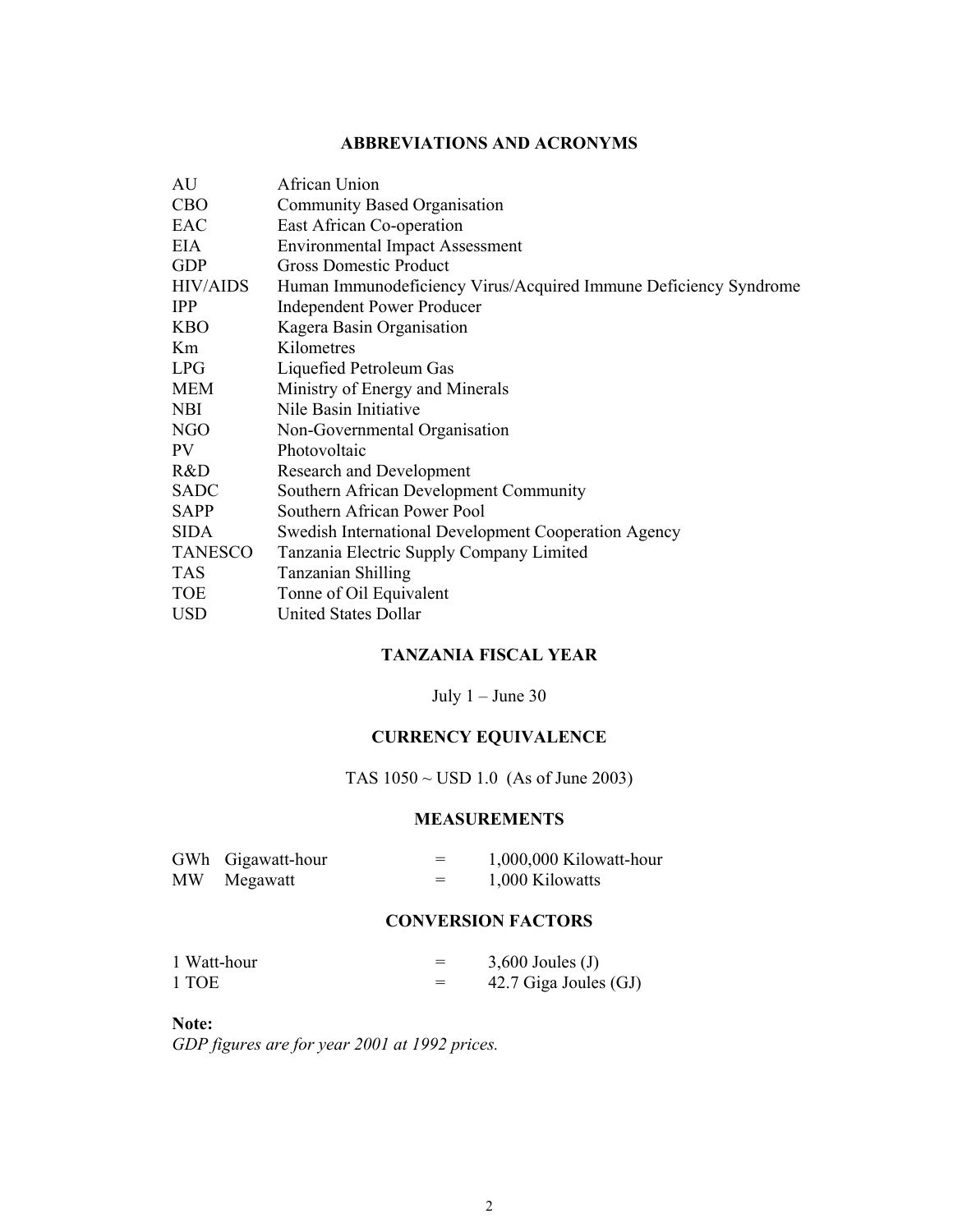#### **TABLE OF CONTENTS**

#### **1. THE ENERGY SECTOR**

#### **1.1 Background**

*1.1.1 Revision of the 1992 National Energy Policy* 

 *1.1.2 Energy Situation* 

- **1.2 Vision and Mission**
- **1.3 Policy Objectives**

#### **1.4 Overall Framework**

- *1.4.1 Economic Framework*
- *1.4.2 Social Framework*
- *1.4.3 Environmental Framework*
- *1.4.4 Institutional Framework*

#### **2. ENERGY SECTOR CHALLENGES AND STRATEGIES**

- **2.1 Challenges**
- **2.2 Strategies**

#### **3. ENERGY DEMAND AND SUPPLY**

#### **3.1 Energy Demand**

- *3.1.1 Transport Sector*
- *3.1.2 Manufacturing Sector*
- *3.1.3 Mining Sector*
- *3.1.4 Household Sector*
- *3.1.5 Agricultural Sector*
- *3.1.6 Commercial Sector*
- *3.1.7 Information Technology Sector*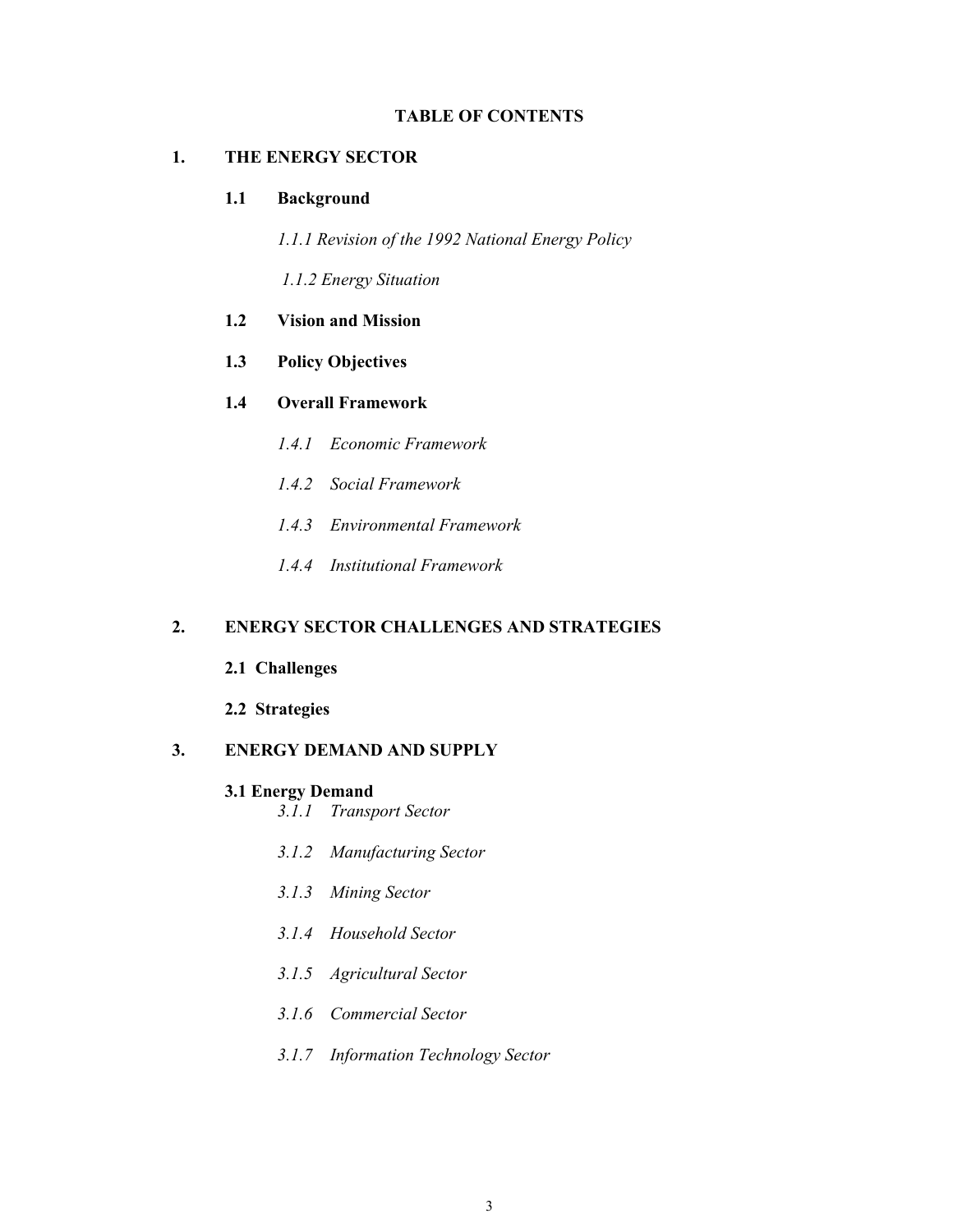#### **3.2 Energy Supply**

- *3.2.1 Electricity*
- *3.2.2 Petroleum*
- *3.2.3 Natural Gas*
- *3.2.4 Renewable Energy*
- *3.2.5 Coal*

# **4. RURAL ENERGY**

# **5. CROSS-CUTTING ISSUES**

- **5.1 Energy Efficiency and Conservation**
- **5.2 Energy Trade and Co-operation**
- **5.3 Energy Information System**
- **5.4 Environment, Health and Safety**
- **5.5 Investment**
- **5.6 Gender Issues**

# **5.7 Capacity Building**

- *5.7.1 Education*
- *5.7.2 Human Resource Development*
- *5.7.3 Research and Development*

# **6. WAY FORWARD**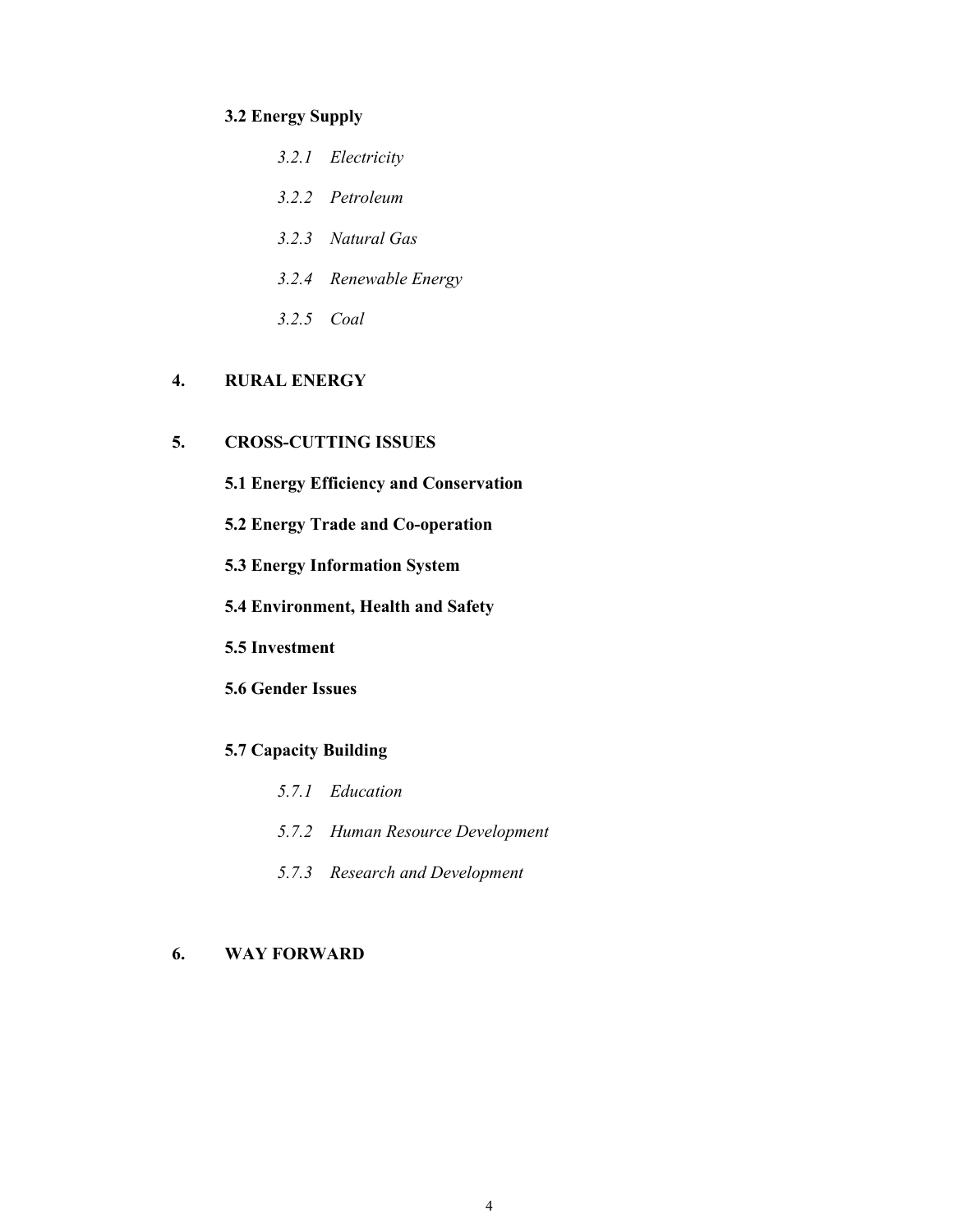# **1. THE ENERGY SECTOR**

#### **1.1 Background**

#### *1.1.1 Revision of the 1992 National Energy Policy*

The first National Energy Policy for Tanzania was formulated in April 1992. Since then, energy sub-sectors as well as the overall economy have gone through structural changes, where the role of the Government has changed, markets have been liberalised and private sector initiatives encouraged. Hence, the policy document has been revised taking into account structural changes in the economy and political transformations at national and international levels.

However, the national policy objective for the development of the energy sector remains *to provide an input in the development process by establishing an efficient energy production, procurement, transportation, distribution, and end-user systems in an environmentally sound manner and with due regard to gender issues.*

The revision has, therefore, focussed on market mechanisms and means to reach the objective, and achieve an efficient energy sector with a balance between national and commercial interests.

An interactive and participatory process between Government, other stakeholders and relevant groups has been necessary as part of the formulation process in order to incorporate views of market actors and energy consumers to address the complex nature of the sector.

Specifically, the revised energy policy takes into consideration the need to:

- (a) have affordable and reliable energy supplies in the whole country;
- (b) reform the market for energy services and establish an adequate institutional framework, which facilitates investment, expansion of services, efficient pricing mechanisms and other financial incentives;
- (c) enhance the development and utilisation of indigenous and renewable energy sources and technologies;
- (d) adequately take into account environmental considerations for all energy activities;
- (e) increase energy efficiency and conservation in all sectors; and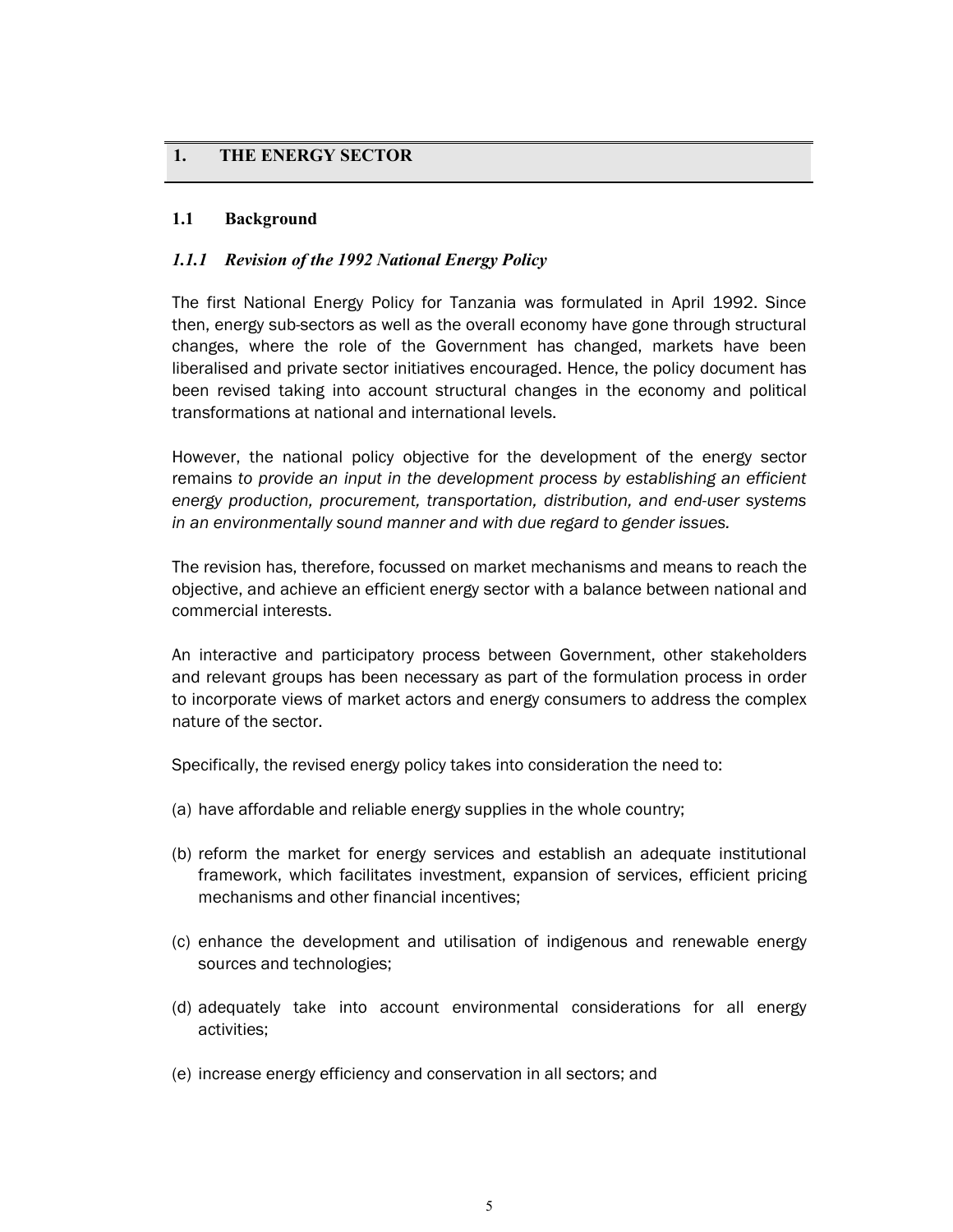(f) increase energy education and build gender-balanced capacity in energy planning, implementation and monitoring.

# *1.1.2 Energy Situation*

Domestic energy demand has grown rapidly due to population growth and the increase in economic activities during the last ten years. The estimated total energy consumption is more than 22 million tonnes of oil equivalent (TOE) or 0.7 TOE per capita. Energy consumption in rural areas accounts for about 85% of total national energy consumption.

The energy balance is dominated by biomass-based fuels particularly fuel-wood (charcoal and firewood), which are the main source of energy to both urban and rural areas. Biomass-based fuel accounts for more than 90% of primary energy supply. Commercial energy sources i.e., petroleum and electricity, account for about 8% and 1.2%, respectively, of the primary energy used. Coal, solar and wind account for less than 1% of energy used. Tanzania has a forested area of about 35.5 million hectares of which, around 80,000 hectares are plantation forests, and 70,000 hectares are privately owned.

Other abundant, but so far not fully tapped, indigenous energy sources which could be harnessed to meet the growing energy requirements include; hydropower, coal, natural gas, uranium, solar, wind, and geothermal energy. Hydropower potential is estimated at 4.7 GW, coal reserves are estimated at about 1,200 million tonnes, of which 304 million tonnes are proven. Natural gas is estimated at 45 billion cubic metres of proven reserves.

Tanzania continues to rely on imported petroleum products. Electricity generation is mainly hydro-based, while thermal plants provide electricity for peak loads. Development of natural gas for electricity is ongoing. The dissemination of renewable energy technologies have been limited to the promotion of improved stoves, improved charcoal production techniques, solar, biogas and windmills and to a lesser extent photovoltaics. Initiatives to increase utilisation of coal for electricity generation are being explored.

# **1.2 Vision and Mission**

The Vision of the energy sector is to effectively contribute to the growth of the national economy and thereby improve the standard of living for the entire nation in a sustainable and environmentally sound manner.

The Mission for the energy sector is to create conditions for the provision of safe, reliable, efficient, cost-effective and environmentally appropriate energy services to all sectors on a sustainable basis.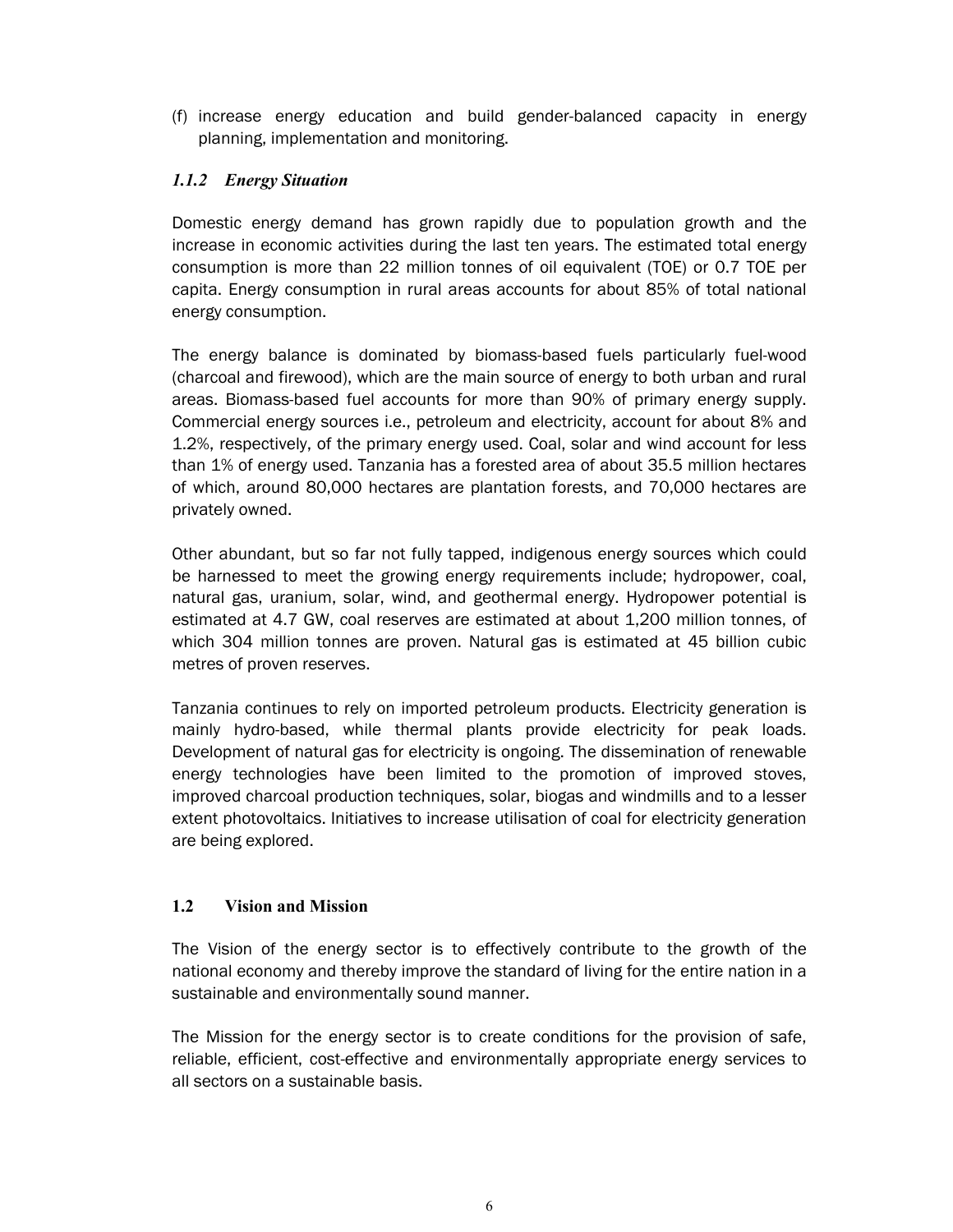By fulfilling its vision and mission, the energy sector will contribute to social economic development, and in the long-term perspective, poverty eradication.

# **1.3 Policy Objectives**

The national energy policy objectives are to ensure availability of reliable and affordable energy supplies and their use in a rational and sustainable manner in order to support national development goals. The national energy policy, therefore, aims to establish an efficient energy production, procurement, transportation, distribution and end-use systems in an environmentally sound and sustainable manner.

# **1.4 Overall Framework**

# *1.4.1 Economic Framework*

Currently, the population of Tanzania is about 34.6 million people, with an estimated annual population growth rate of 2.9%. About 75% of the population live in rural areas. Agriculture is a major economic sector and a majority of the population is involved in various agricultural activities, mainly subsistence farming. Agriculture accounts for about half of the GDP and over 60% of the export earnings. Manufacturing and mining sectors account for about 8% and 2% of GDP respectively, while commerce accounts for about 12% and transport sector 6%. The annual GDP per capita is estimated at USD 251, which places Tanzania among the poorest countries in the world.

The national economic objectives of the Government in the medium-term, as described in the policy framework paper for 1998/99 – 2000/2001, include among other goals, the gradual increase of economic growth rate to 6% per year. This target is based on the assumption that further improvements in infrastructure and normal weather conditions will allow for an agricultural growth rate of 5 to 6% per year. Investment in newly privatised state-owned companies and new mines are expected to increase growth in manufacturing and mining by 6 - 7% and 20% per year, respectively. Investment will mainly take place in mining, agro-processing and tourism.

# *1.4.2 Social Framework*

Poverty is one of the main problems in Tanzania. Poverty reduction interventions need to be enhanced in order to facilitate income growth through employment and ensure access to basic services and goods by the poor. Poverty reduction programmes aim at economic and social empowerment of the poor and creating an enabling environment for development, through investment in transportation, communications, energy and other economic, social and physical infrastructure.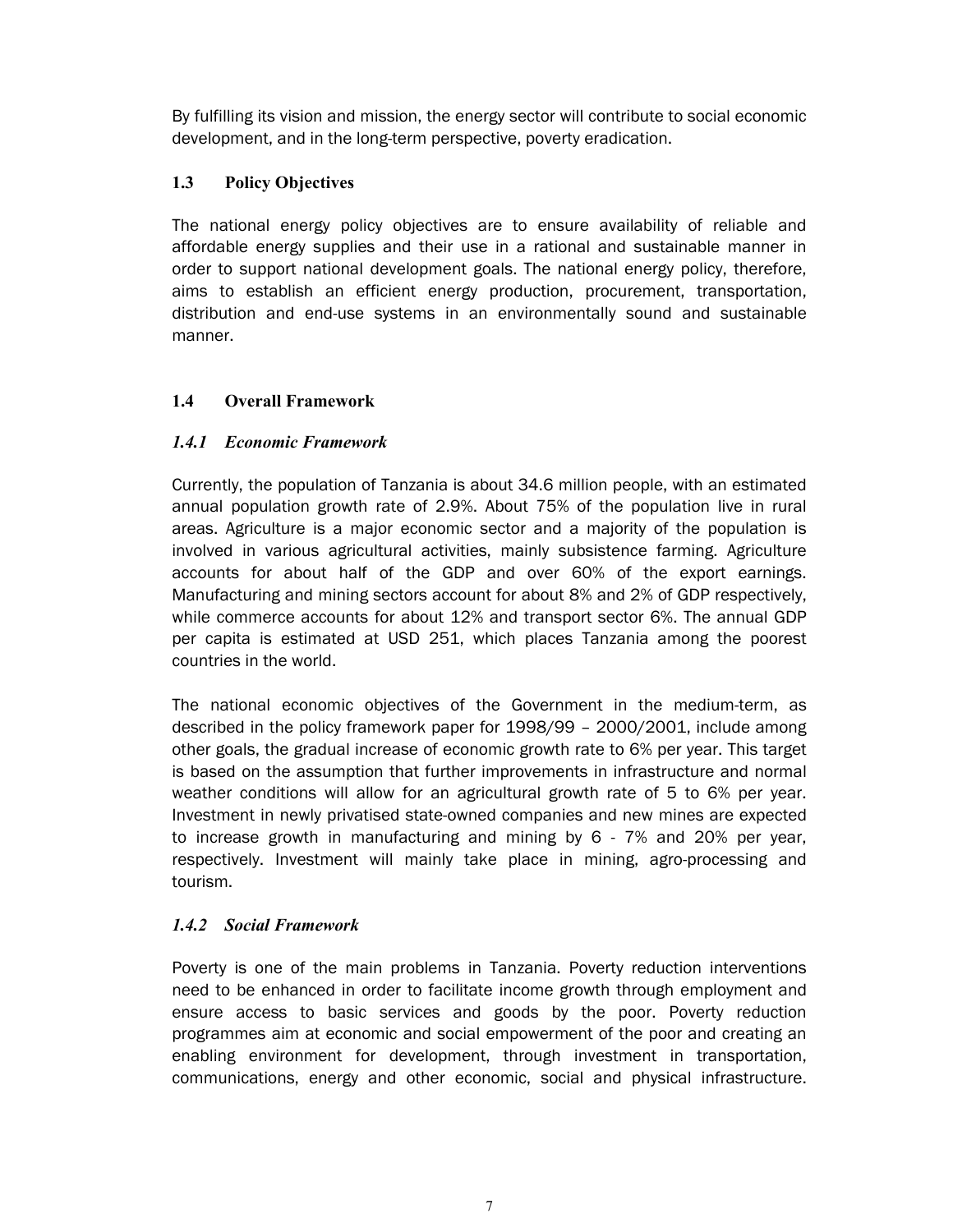These interventions are mutually related and activities in all areas of the programme are required for successful poverty reduction to take place.

For the coming decades, the socio-economic challenge for Tanzania is to obtain a robust economic growth, with a positive impact on the whole population. The Government has articulated specific goals for poverty reduction in order to reduce extreme poverty by half, from the current level of 39% to an estimated 19.5% of the population by the year 2010. The overall vision is total poverty eradication by the year 2025.

The main goal of the national development strategies is to improve and sustain the welfare and standard of living of the population. Reforms in the economic sectors aim at taking advantage of private sector participation and letting the State concentrate on policy formulation and overseeing social activities.

The Government's decision to disengage itself from direct production activities will facilitate the provision of more resources to the social services. Greater emphasis will be placed on decentralisation of authority and promotion of community involvement in the provision and management of social services. The private sector involvement in the development and management of education, housing, and health matters, information and broadcasting and energy services is encouraged. As far as the energy sector is concerned, emphasis will be on solutions to meet rural energy needs and increase awareness of, for example, HIV/AIDS problems and impacts, and other social issues within the sector, which will consequently contribute to poverty reduction.

# *1.4.3 Environmental Framework*

The National Environmental Policy of 1997 defines the environmental framework for various sectors, including energy. The objectives of the National Environmental Policy include, among others: sustainability, security, and equitable use of resources to meet the basic needs of present and future generations, without risking health and safety. Another major objective is to prevent degradation of land, water, vegetation and air, which constitute our life support systems, and to conserve and enhance our natural and man-made heritage, including biological diversity of the ecosystem of Tanzania.

The environmental policy also highlights the importance of public awareness and understanding on the essential linkages between environment and development, thus promoting individual and community participation in environmental action.

International co-operation on the environment agenda and expansion of Tanzania's participation and contribution to relevant bilateral, sub-regional, regional, and international organisations and programmes, including the implementation of international treaties are also emphasised in the policy.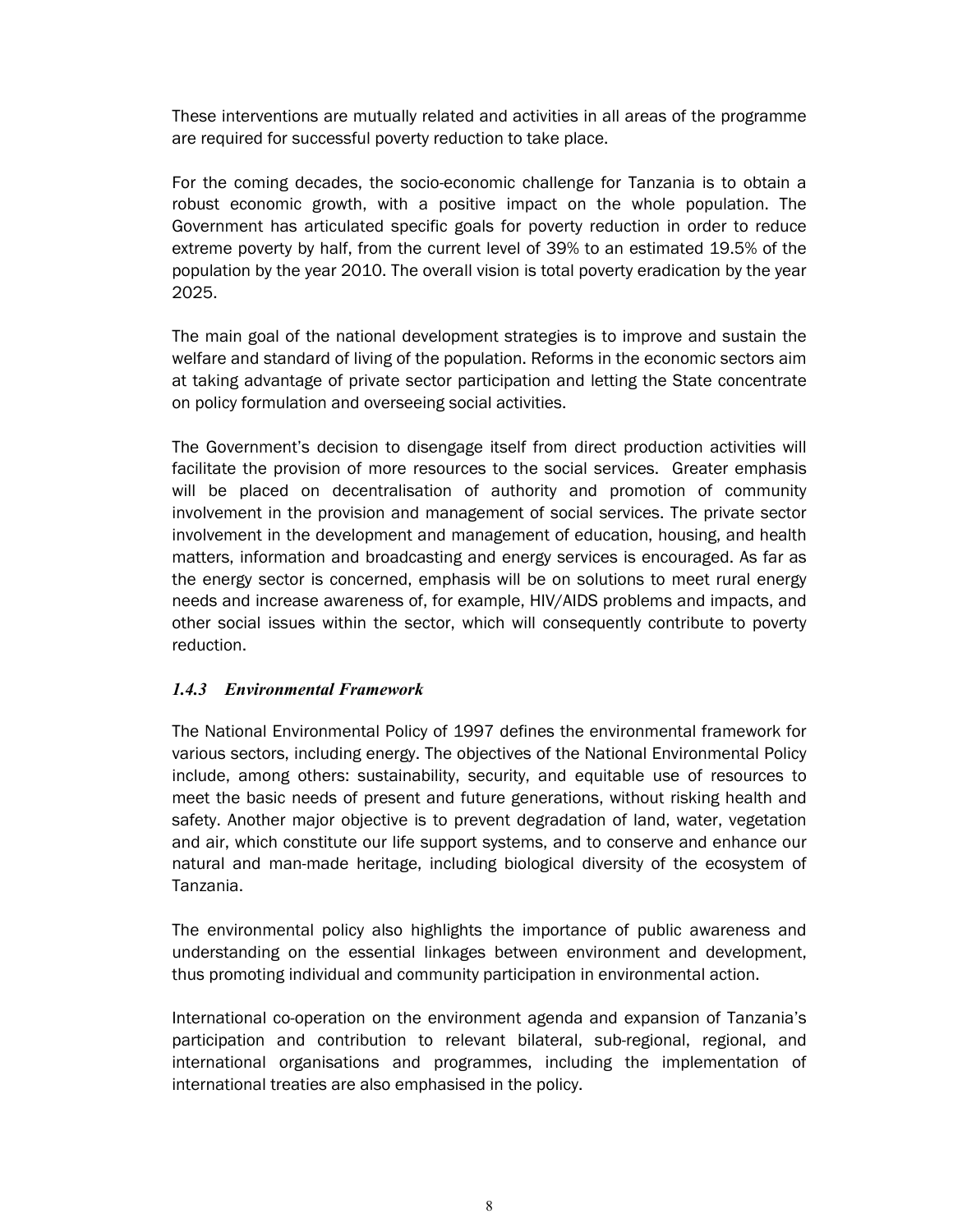#### *1.4.4 Institutional Framework*

Proper functioning of the energy sector has to be backed-up by an efficient institutional arrangement. A transparent institutional framework with a clear division of roles and responsibilities is desirable and in line with the global trends of accountability and liberalisation of the economy. In this respect, the role of Government for the energy sector will be to facilitate development, provide stimulus for private investment initiatives, and promote effective regulation, monitoring and co-ordination of the sector.

The ministry responsible for energy supervises the implementation of the energy policy, which is the main guidance for change, backed by legislation and regulation. The ministry will also facilitate mobilisation of resources into areas where market forces fail to ensure adequate energy services.

The roles and relations of the different actors, the ministry, regulators and operators of the sector will be determined by legislation. Through the regulatory functions of the sector, operators will be licensed; markets and performance will be monitored; and necessary regulatory measures will be applied.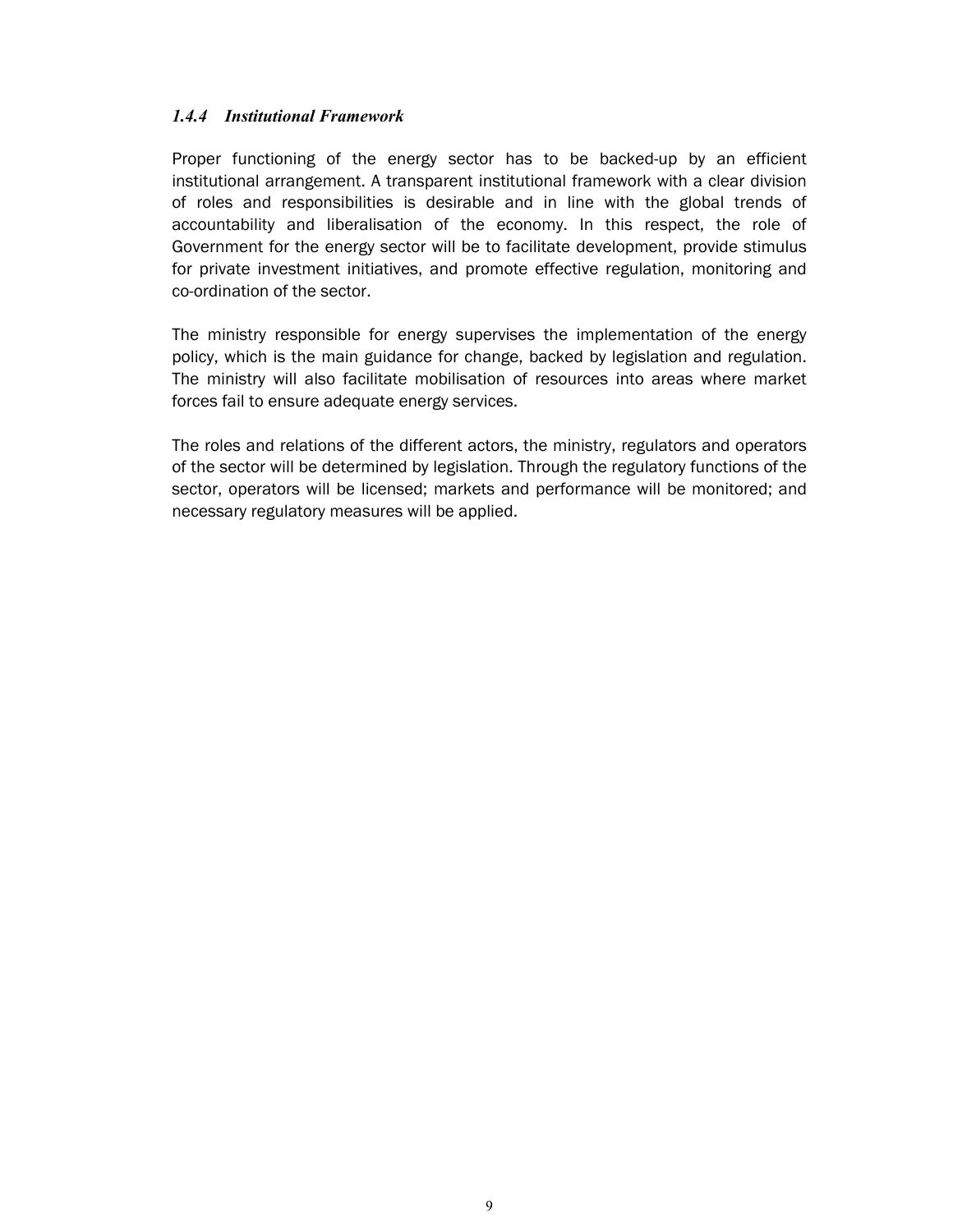# **2. ENERGY SECTOR CHALLENGES AND STRATEGIES**

#### **2.1 Challenges**

In order to achieve the overall objectives of economic growth and poverty reduction, there is a need for substantial improvements within the energy sector, both on the demand and supply sides. The following are some of the challenges:

- (a) *Increased electricity supply and distribution*: Generation of electricity is expected to triple during the next twenty years in order to meet the projected increase in demand from industry, agriculture, commerce and the general population. Significant investment has been made during recent years in generation facilities, which will satisfy demand for the next few years. However, in the medium term, there is a need to promote and enhance private investment in electricity generation, transmission and distribution in order to meet the projected growth in demand.
- (b) *Petroleum Development*: A sizeable amount of foreign currency earnings are used to finance petroleum products imports. In addition to gas discoveries, an oil discovery would go a long way towards reducing the petroleum import bill. The challenge is to sustain and increase oil and gas exploration through promotion of private sector participation.
- (c) *Regional interconnection*: Regional and international integration of power systems is essential for Tanzania and its neighbouring countries to reach the projected economic growth. Electricity supply would thereby be more reliable and secure for the benefit of all sectors of the economy.
- (d) *Rural electrification:* Electricity needs to be made available for economic activities in rural areas, rural townships and commercial centres. Rural electrification is, therefore, a case of long-term national interest and a prerequisite for a balanced socio-economic growth for all in Tanzania.
- (e) *Reaching rural households*: Around 80% of the population has very low purchasing power and depends mainly on wood-fuel for cooking and kerosene for lighting, which have negative consequences to the environment and the quality of life, especially to the rural poor. There is scope for improvement in energy supply to the rural population, especially reducing the burden to women, and the reversal of deforestation if energy efficiency is promoted in cooking and lighting. Radical improvement in household energy efficiency has enormous potential benefit for society.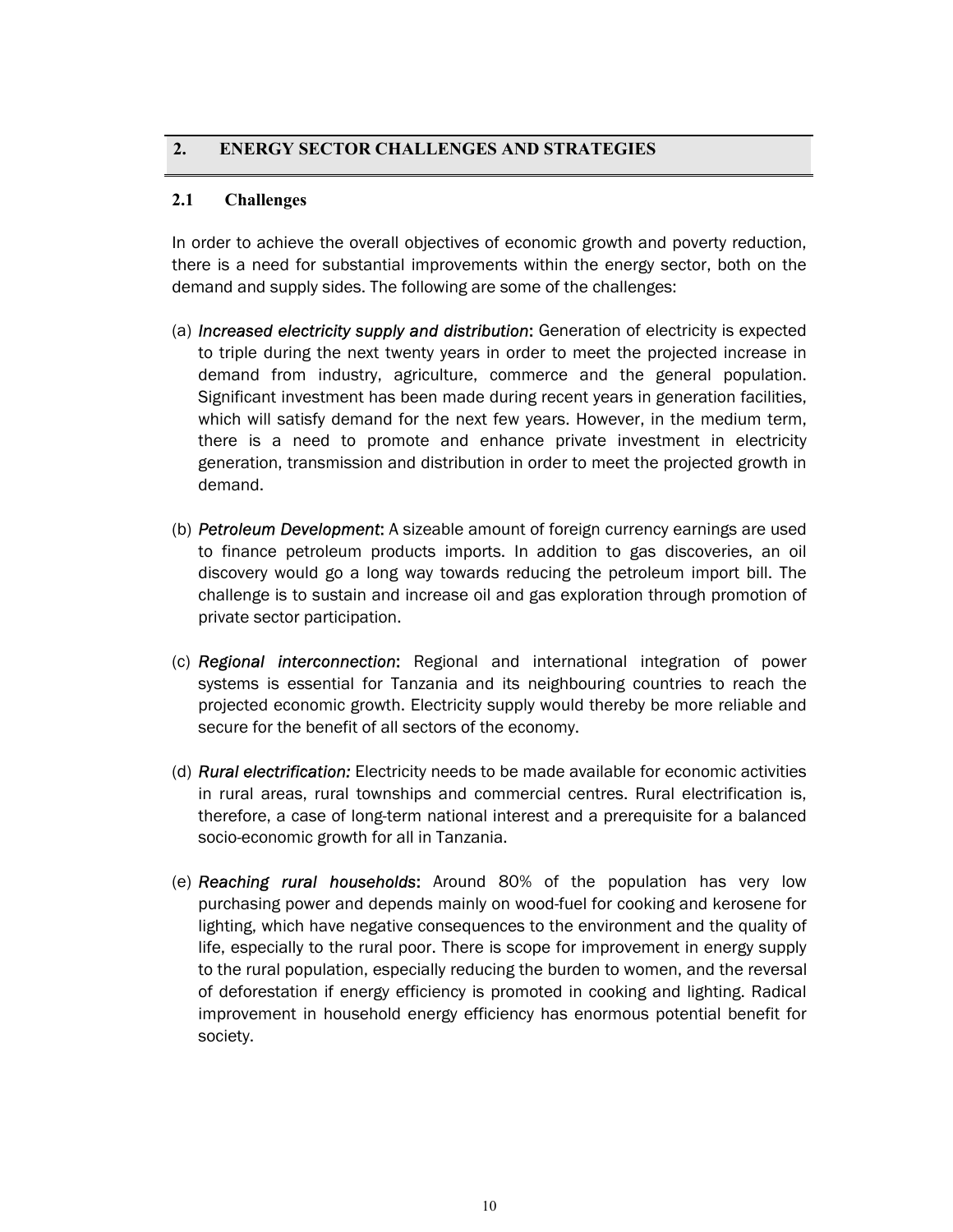#### **2.2 Strategies**

There are fundamental features and considerations, which determine the development directions and structures of the energy sector. The following are some of the key issues to take into account:

- (a) *Market Economy:* In line with the overall economic policy of the country, the market-oriented concept shall apply to the supply of energy products and services. Implicitly, medium and long-term services of independent economic actors should determine allocation of resources. Competition on a fair and equitable basis among independent actors forms the basis for market efficiency.
- (b) *Regulatory Regime:* In order to ensure that the market functions without distortions, there will be an independent regulatory regime for the energy sector. While the institutional framework and the regulatory mandate may vary in the different energy sub-sectors, the regulatory regime will be characterised by its autonomy, transparency, predictability and stability. To safeguard this, the regulatory regime shall be anchored in legislation.
- (c) *National Interest versus Market Forces:* The reliance on market forces in order to achieve the national development objectives of economic growth and poverty reduction is not intended to hinder the role of the state to intervene when and where market forces fail to deliver desired results. Keeping its role as facilitator of an enabling environment for the market, the state shall regulate or deregulate the market in order to enhance the benefits of development for the economically weaker communities and groups. The state needs to unconditionally protect and promote the interests of society as a whole. Thus, the state will apply transparent fiscal (taxes, duties, levies) and non-fiscal (fees, subsidies, concessional credits, guarantees) measures to direct market forces and, when necessary, correct market failures.
- (d) *Regional Co-operation and Trade*: In the Southern African region, there are apparent differences between areas with electric energy production potentials and regions with electricity deficits. Regional interconnection and integration of the power systems are therefore essential for the economies of Tanzania and its neighbouring countries to achieve efficient energy markets. Long-term decisions must therefore be based on regional energy considerations.
- (e) *Energy Conservation and Efficiency:* Economic development correlates strongly with energy consumption and energy independence. The utilisation of energy is related to exploitation of natural resources and of life supporting elements such as water and forests. Efficient use of energy is therefore a necessary condition for sustainable economic development. Energy conservation and efficiency issues should, therefore, be high priorities of the Government.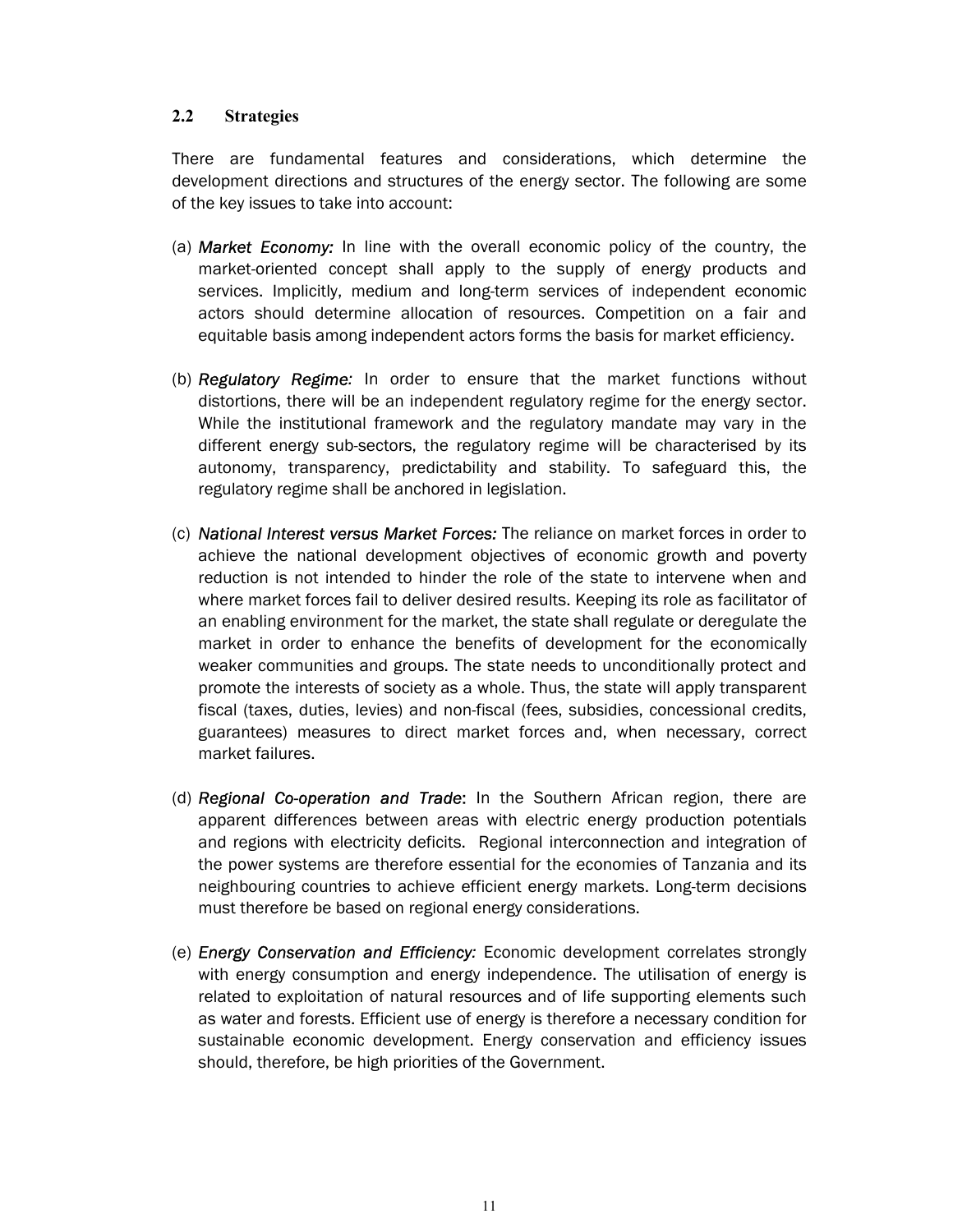- (f) *Environmental Management:* Crosscutting all energy sub-sectors and all relevant sources of energy are the environmental impacts of energy exploration, production, distribution and consumption. Environmental impacts and hazards shall be addressed by rigorous environmental management regimes on all energy activities and by applying the economic instruments for changing market behaviour. This will discourage any use of environmentally unsound energy technologies (energy inefficiency, unclean practices).
- (g) *Gender Issues (Social Role of Women and Men)*: Inferior energy practices, particularly among poor households in rural and semi-urban areas, are mainly affecting women. The search, collection, and use of fuel-wood are associated with heavy and often low-productive time-consuming work, mainly performed by women. It also represents a serious health hazard through smoke and carbon dioxide generated by application of inferior stoves/fuel types. The energy policy, therefore, introduces an institutional focus on improvements of rural and semiurban energy practices in order to reduce women workload and to involve them in the problem solving and decision-making processes on energy issues. Women are under represented on the supply side of commercial energy. The involvement of women at all levels of the sector shall, therefore, be prioritised to better utilise available potential competence and capacity. Training and incentives for increased female participation as decision-makers at all levels need to be encouraged.
- (h) *Financial and Fiscal Implications:* The energy sector represents a substantial part of the national economy. The Government shall balance between the use of the energy sector for revenue generation and the need for affordable energy by limiting the impact of high taxes, levies and other duties on energy production costs. This balance could include strict cost pricing in markets of major energy products, as well as the requirement of the sector for subsidies, incentives and other costs, which need to be covered within the sector itself or by the national state budget. The cost of energy represents a significant part of the total cost structure of companies. Consequently, it affects the competitiveness of products in domestic as well as export markets. Cost effectiveness in the production and supply of energy may be achieved through continued opening up and liberalisation of energy markets and further introduction of competition at all levels of the sector. The elimination of cross-subsidisation from large energy consumers to households and other smaller consumers will go a long way towards improving product competitiveness at the market place.
- (i) *Appropriate Technologies:* There is a broad range of technological alternatives to be applied within the energy sub-sectors. Extensive research and development have been made both in Tanzania and internationally. Consideration needs to be on the application of appropriate technologies that are affordable, environmentally sound and well adapted to local needs. There is a need to scale up, and thereby, commercialise some of the technologies already in place in Tanzania. Furthermore, research and ongoing pilot testing should continue.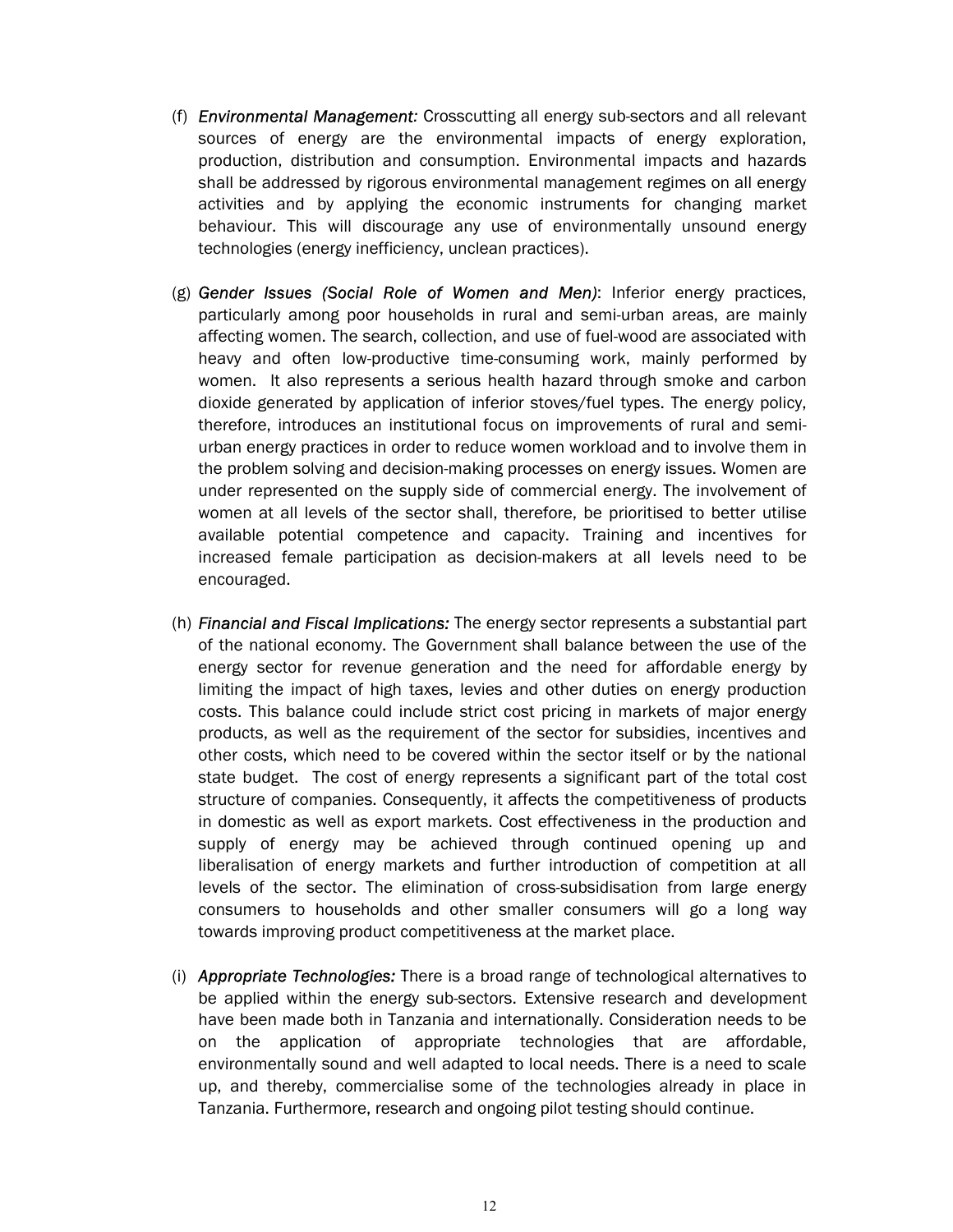(j) *Legal Interventions:* Legislation is one of the main instruments by which the Government steers and controls the development of the energy sector. Generally, some legislation is missing and applicable existing laws are outdated and consequently do not reflect recent developments. There is a need to update the legislation and existing laws.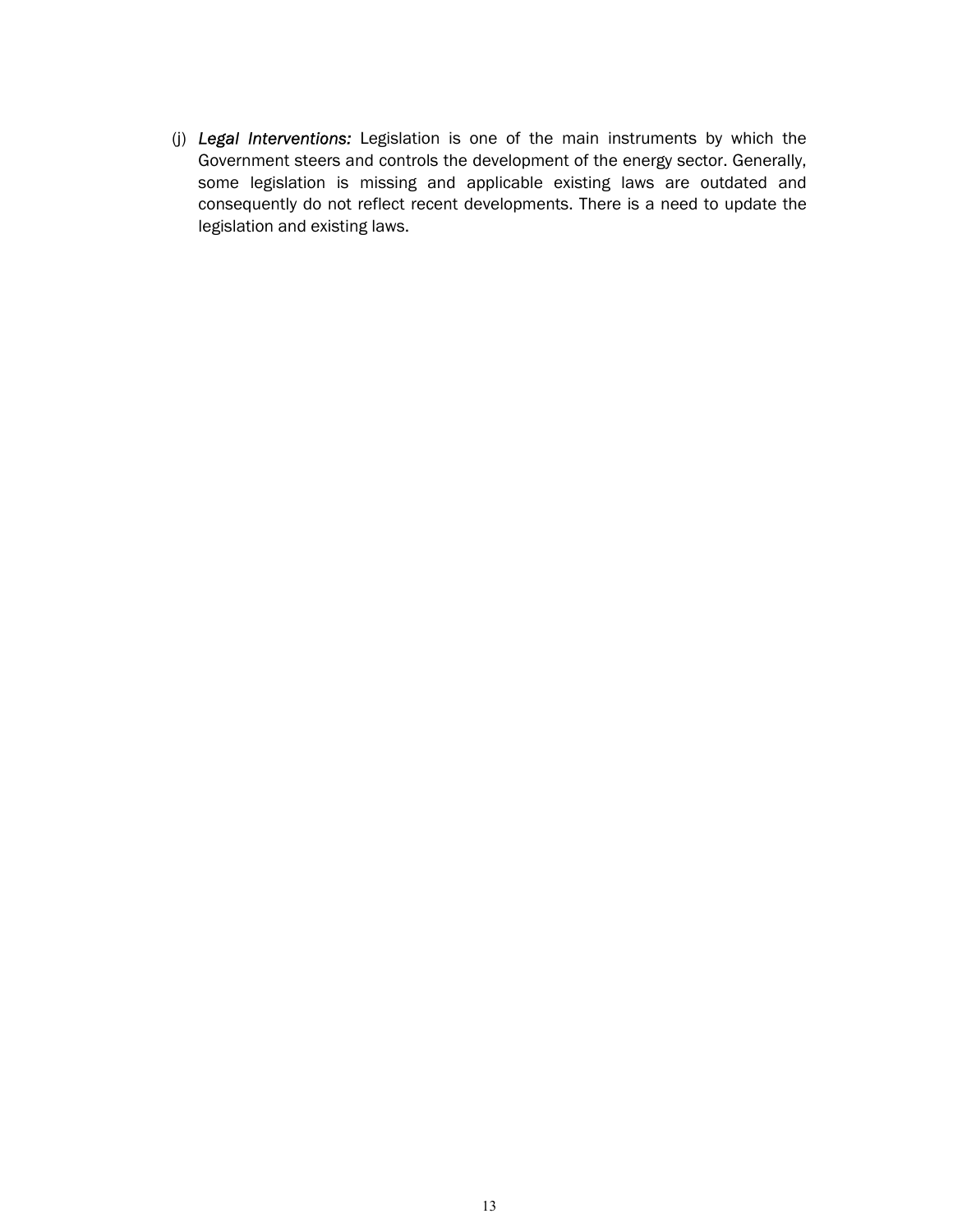# **3. ENERGY DEMAND AND SUPPLY**

#### **3.1 Energy Demand**

#### *3.1.1 Transport Sector*

More than 40% of all imported petroleum is consumed within the transport sector. The development of the sector, therefore, has both direct and indirect implications for the total energy consumption and social-economic growth.

The energy challenge within the transport sector is to ensure efficient and safe use of petroleum products. Efficient petroleum use is determined by the standard of vehicles, the quality of the transport systems and the use of most energy efficient transport means.

There are insufficient standardisation and quality control of petroleum products and inadequate enforcement and uncoordinated safety measures. There is a need for efficient use of transportation means and improvement of underdeveloped transport infrastructure, including use of alternative systems.

Regulatory measures for improvements in licensing, storage facilities and safety standards and pricing need to be addressed. Furthermore, it is necessary to improve mass transport systems to reduce fuel consumption, traffic congestion and pollution. The exploration for possibilities of fuel switch to other energy forms such as electricity, ethanol and compressed natural gas should be encouraged.

#### *Policy Statements*

- *1. Promote energy efficiency and conservation in the transport sector.*
- *2. Encourage use of more efficient transportation modes.*
- *3. Promote fuel switch from petroleum to other alternative environmentally friendly fuels.*

# *3.1.2 Manufacturing Sector*

Manufacturing sector is one of the major consumers of energy, particularly electricity and petroleum. In most manufacturing industries, energy is used inefficiently due to old equipment and outdated technologies as well as capacity under-utilisation.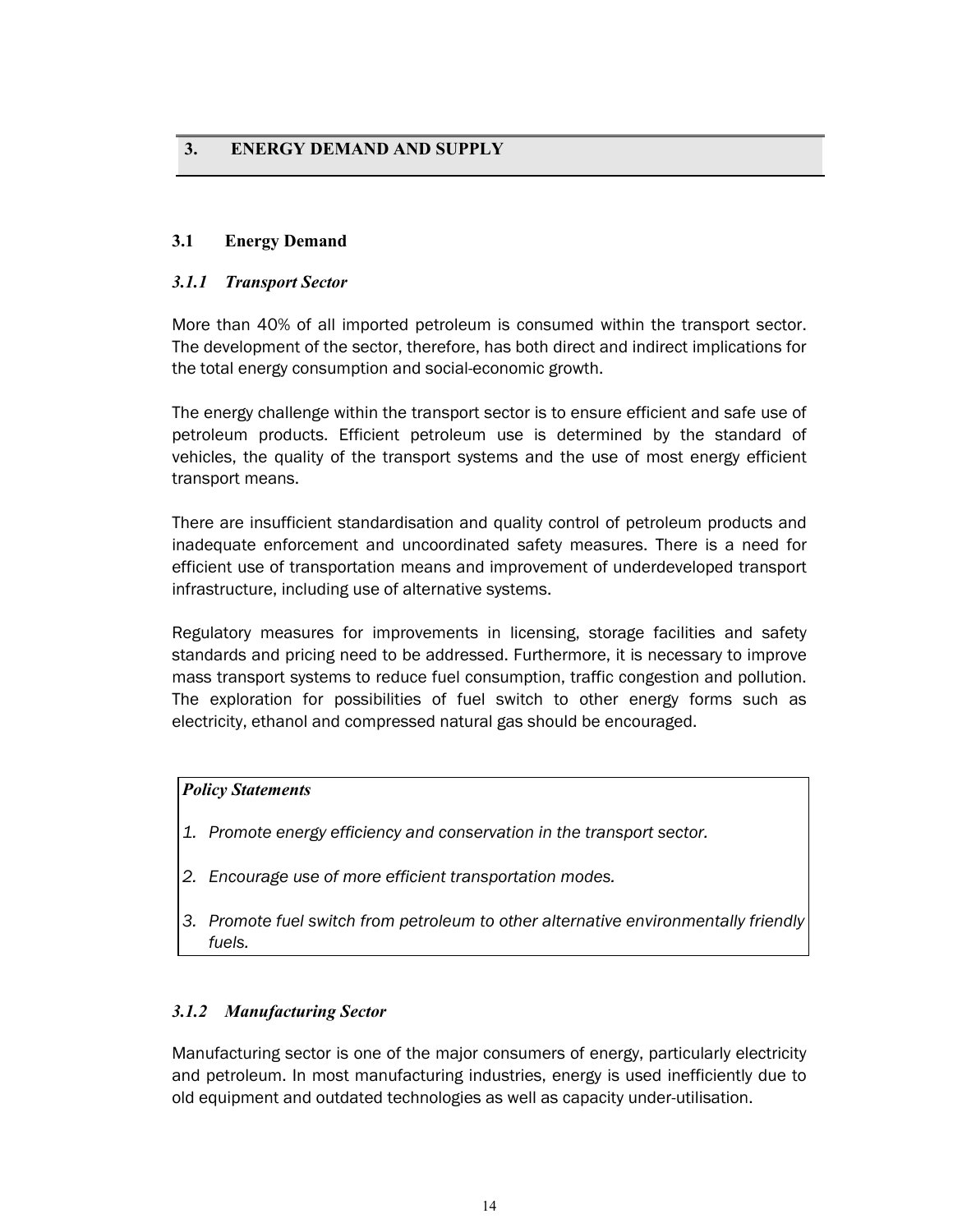Because of massive energy losses in the sector, there is a necessity to promote energy audits and encourage energy efficiency and conservation measures in order to save resources and the environment.

#### *Policy Statements*

- *4. Ensure adequate energy supply in order to meet energy demand of the manufacturing sector.*
- *5. Ensure that energy audits are mandatory and regulate energy efficiency and conservation measures.*

# *3.1.3 Mining Sector*

For five years (1997-2001) the mining sector had remarkable growth rate of an average of 15%, which implies a corresponding increase in energy demand. Isolated mining areas are presently influenced by limited availability, unreliability and high cost of energy due to undeveloped infrastructure. Power demand in such areas is currently met by auto-generation. In order to meet the energy demand of existing and new mines, the mining companies will be encouraged to generate own power or import through regional interconnections and co-operate in development of power infrastructure. Mining companies will also be expected to sell surplus power from auto-generation to neighbouring communities.

# *Policy Statement*

6. *Ensure reliable power supply to the mining sector, and encourage increased energy mix in energy generation and distribution.*

# *3.1.4 Household Sector*

The household sector constitutes the largest share of the total energy consumption, mainly through its use of woodfuel. The essential end uses are heating (including cooking, brewing, smoking, firing, boiling, and ironing, lighting, and electric appliances.

In rural areas, firewood and human energy are the most used energy sources. Electricity, even in areas where it is readily available, is rarely used for cooking due to financial reasons. Firewood will, even given a radical increase in use of electricity, be an important source of energy for households in the foreseeable future. However, this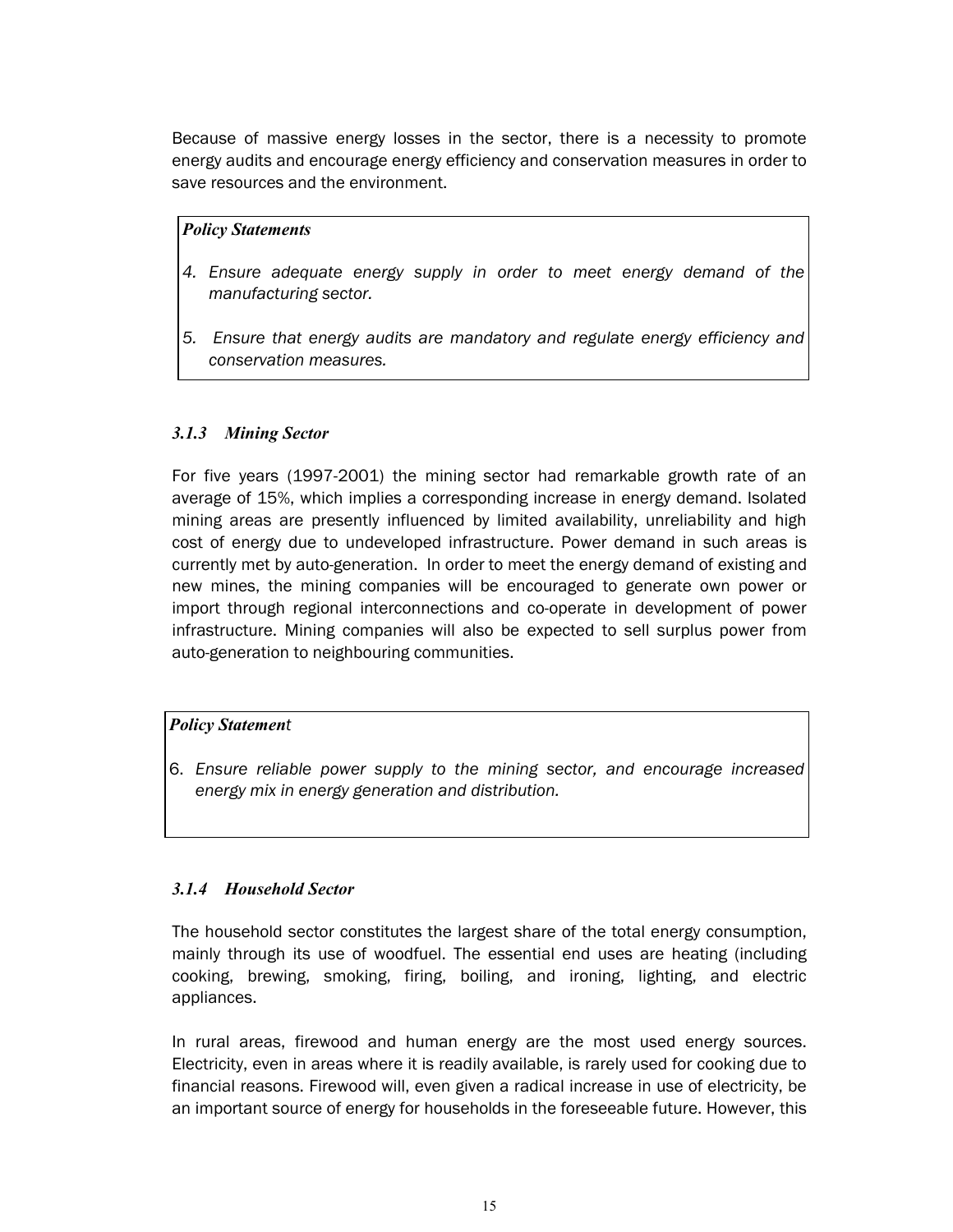source has other negative impacts in houses, including, indoors pollution causing both health risks and safety problems to the end-user and is also time-consuming to collect. Lighting in rural areas is in most cases provided by kerosene. In urban households, charcoal remains by far the most popular fuel for cooking. The use of other energy sources such as solar, biogas and LPG, is limited despite various promotional efforts.

The prevailing poverty situation both in rural and urban areas is a major obstacle for development of the energy sector because the people's purchasing power is low. There are major differences in accessibility and affordability of energy products within rural areas. For most of the households, the high cost of commercial energy and the related appliances is a big constraint. There is, therefore, a need to facilitate economic growth through employment creation; expansion of a competitive industrial base; and establishing markets for energy efficient end-use technologies. Private entrepreneurs need to be stimulated in order to address demand and a growing household market. Among others, another factor to consider is tax incentive on enduse equipment and appliances in order to encourage their adoption.

There is a need to change the prevailing inefficient practices in energy use, and institute basic standardisation of energy end-use appliances. In order to address issues related to standardisation, safety, health, education, awareness, and maintenance, there is a need for institutional co-operation and co-ordination. Thus, sufficient human and financial resources would be required.

#### *Policy Statements*

- *7. Encourage efficient end-use technologies and good household practices.*
- *8. Encourage energy efficient buildings and wider application of alternative sources of energy for cooking, heating, cooling, lighting and other applications.*
- 9. Ensure safe utilisation of household energy appliances through regulation of *safety standards.*

# *3.1.5 Agriculture Sector*

The economy of Tanzania is dependent on agriculture, which employs over 75% of the workforce. It is also the major source of food supply and raw materials for the industrial sector. Subsistence farming is the most common activity and women are the main stakeholders in most agricultural activities.

Of the total energy demand in agriculture, 75% is met from human energy, 15% by animal power and 10% by diesel, electricity and solar power. Drying and processing of agricultural products is by traditional applications of solar energy and firewood. Many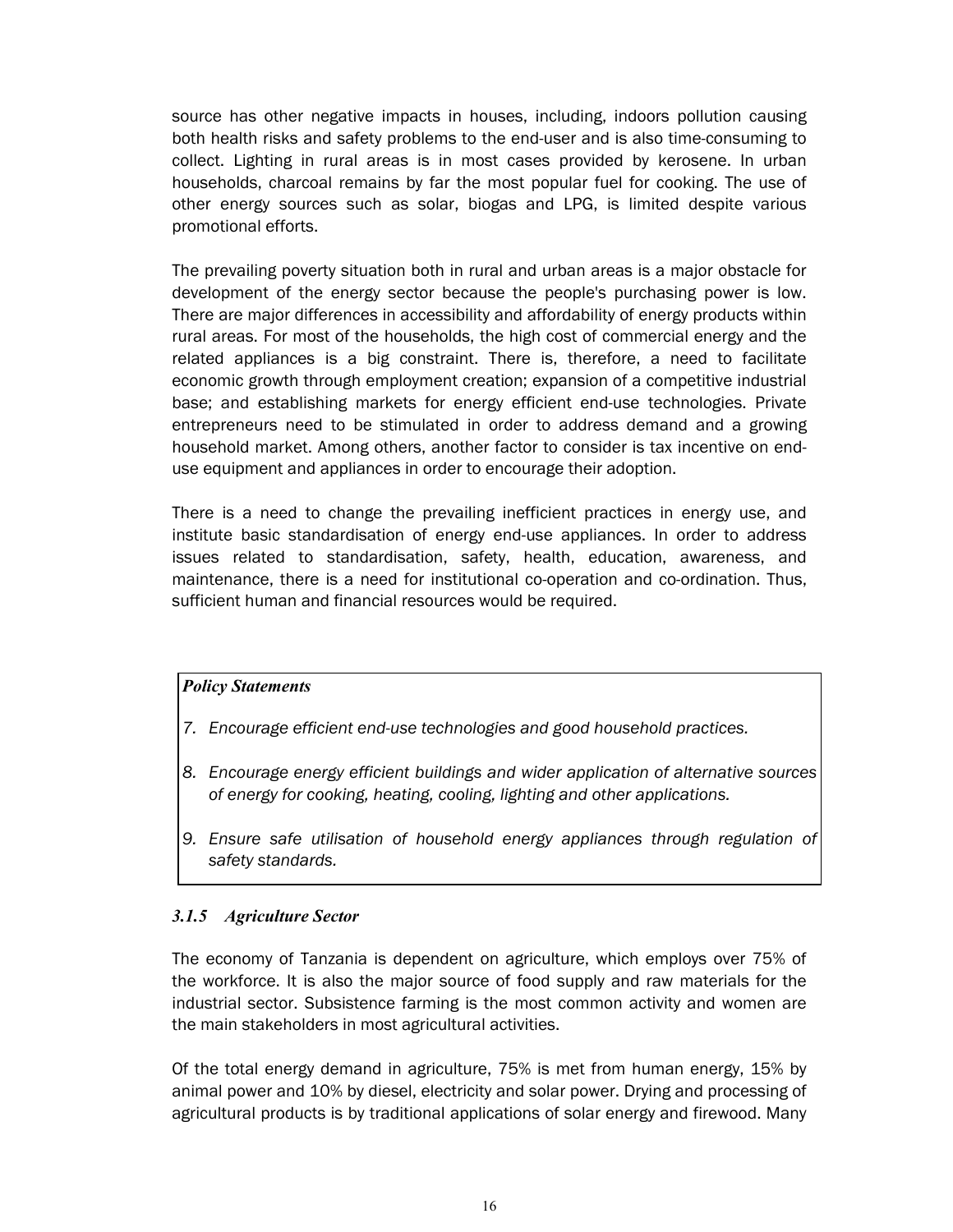agricultural activities contribute towards deforestation, through extensive farming and slash-and-burn practices.

The current Agricultural Policy calls for increased output and efficiency in agricultural production, timely delivery and efficient use of energy inputs into agriculture and increased use of tractors as well as use of renewable energy resources. The policy also includes the promotion of environmentally friendly technologies and methods through collaboration with other ministries and institutions.

The main energy challenge within agriculture is to ensure supply of sufficient and cost-effective energy to meet the requirements for improved agricultural activities, including agro-processing and irrigation.

There is a need to create a commercial environment and encourage entrepreneurs to develop and distribute energy products and technologies in order to improve efficiency in agricultural production and add value to agricultural products. Furthermore, methods and approaches on how to maximise the use of alternative sources of energy such as coal, micro-hydro, solar, wind, biomass, and other renewable energies, need to be developed and commercialised.

#### *Policy Statements*

- 10.*Ensure sufficient energy supply to meet the increasing demand in agriculture sector.*
- 11.*Encourage energy efficiency in irrigation, agro-processing and other agricultural activities.*
- 12.*Facilitate agro-processing centres with appropriate energy alternatives, with emphasis on electrification in order to promote small-scale industry, employment creation and economic growth.*
- *13.Create an enabling environment for governmental institutions and private sector, which are engaged in research and development, and the distribution of energy products and development of appropriate energy technologies for agriculture.*

#### *3.1.6 Commerce Sector*

Commerce accounts for about 6% of the national commercial energy consumption. The commercial sector includes among others wholesale and retail shops, hospitals, hotels, restaurants and recreation centres. Overall, the demand for energy in the sector is mainly met by commercial electricity, petroleum, charcoal and woodfuel.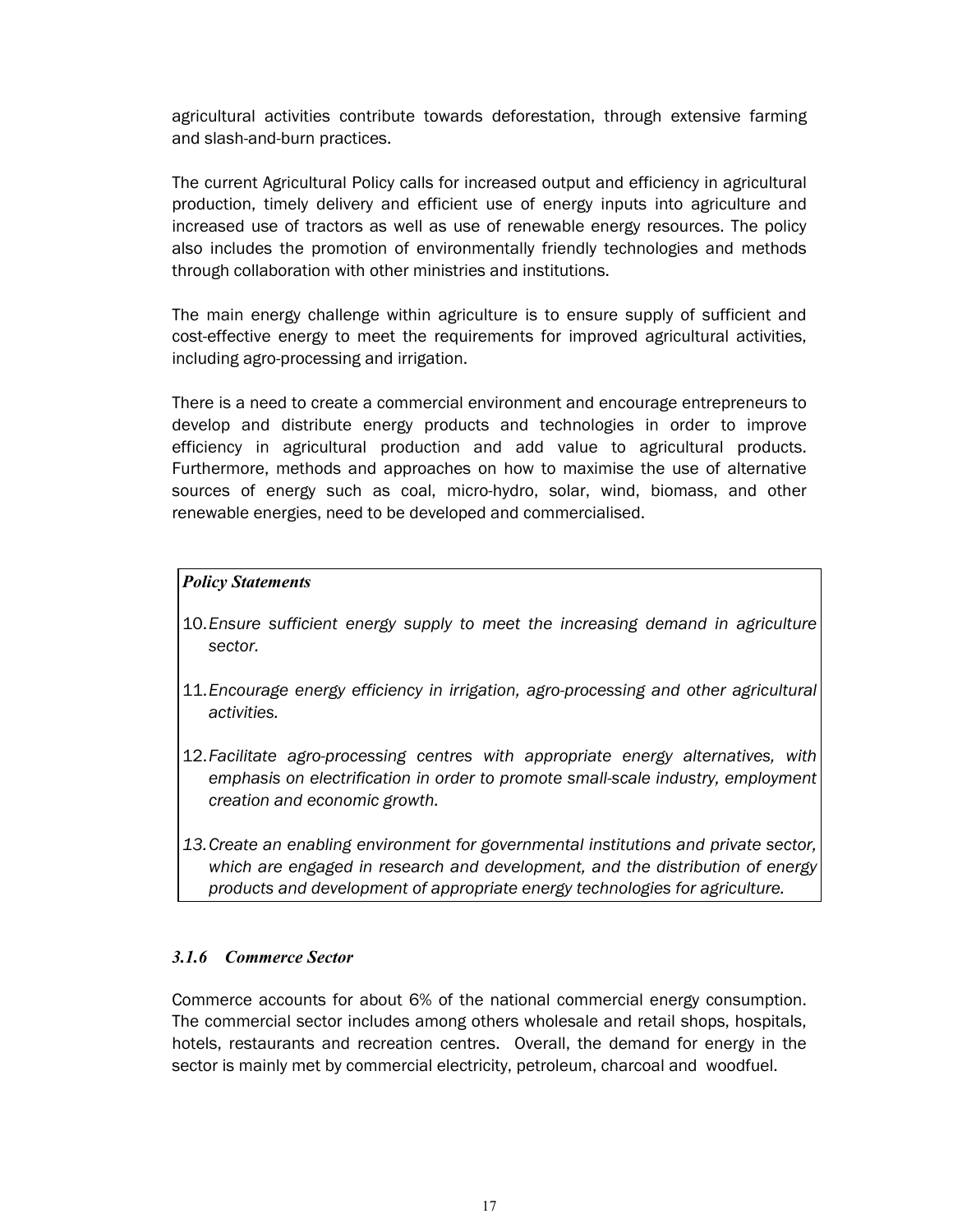Unreliable energy supplies as well as inefficient energy use, characterise the sector. Efficiency in energy use, in particular lighting, heating, and powering of electric appliances need to be improved. It is necessary to promote the use of alternative energy sources, especially renewable energies and coal.

#### *Policy Statements*

- 14. Ensure sufficient and cost effective energy supply to meet the increasing demand *in commerce sector.*
- *15.Promote energy management practices.*
- 16.*Encourage efficient use of alternative energy sources.*

# *3.1.7 Information Technology Sector*

Information technology is an important element for sustainable development of all sectors. Due to the fast growth of the sector, demand for reliable electricity to support effective applications of information technology is becoming a major concern. In addition, having modern information technology in the energy sector will facilitate efficient functioning of energy activities inter-alia assessments, planning, policy analysis and other managerial services.

There is a need to improve energy services, especially electricity geared towards enhanced use of modern information technologies. Areas of improvements are overall incentives, working conditions and how to facilitate institutions and organisations working on research in energy and information technology, and dissemination of data and energy information. Furthermore, there is a need to create and develop modern information networks on energy matters.

#### *Policy Statements*

- *17.Facilitate sufficient, appropriate and cost effective energy supply to meet the growing energy demand in information technology sector.*
- *18.Promote and enhance use of modern information technology for planning, assessments, policy analysis, database networks and managerial services in the energy sector.*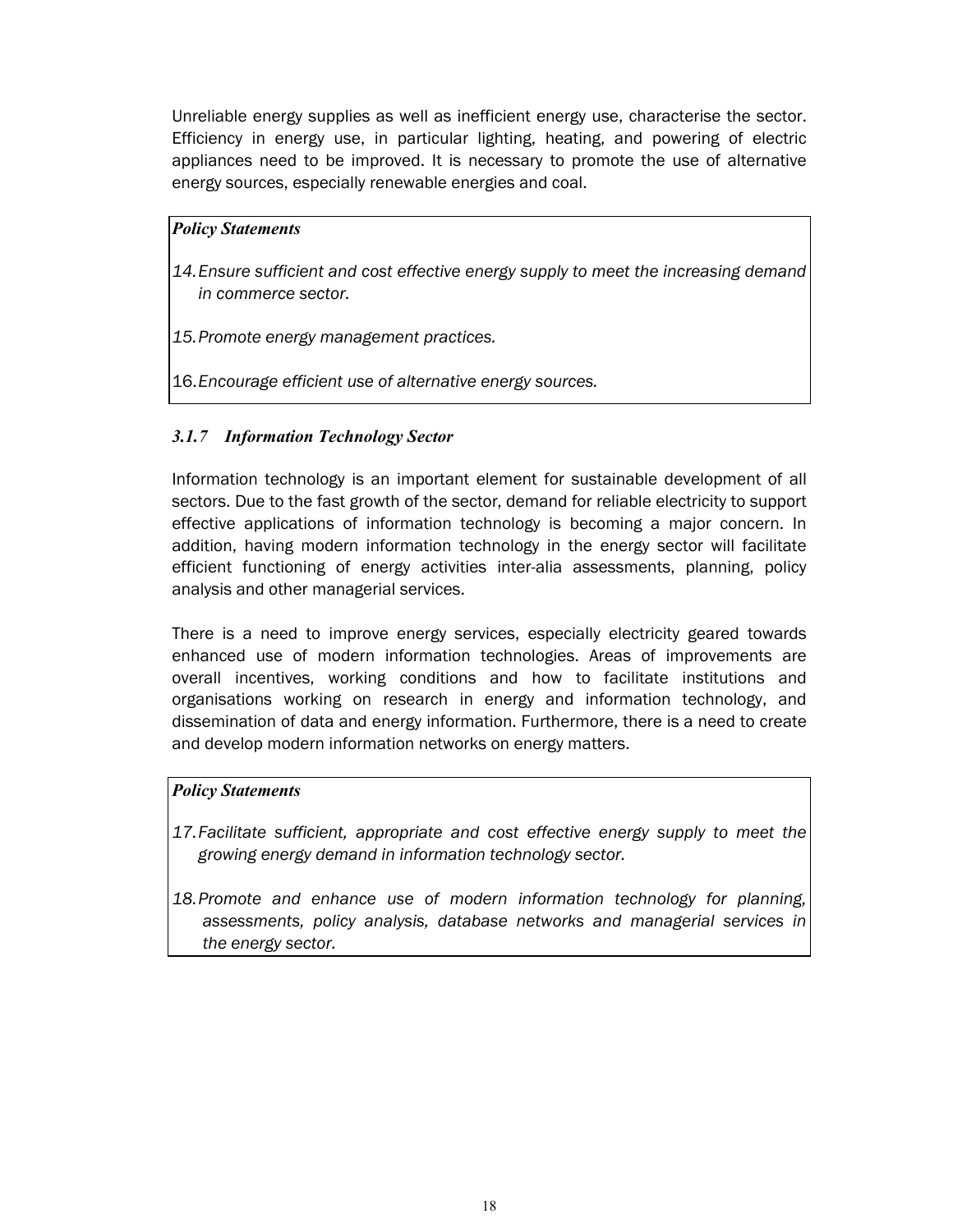# **3.2 Energy Supply**

# *3.2.1 Electricity*

Electricity supply in Tanzania consists of both interconnected and isolated systems. Installed generation capacity on the interconnected transmission grid amounts to 863 MW from both hydro and thermal generation facilities. Hydro accounts for 559MW while thermal contribution amounts to 304MW. Contribution from isolated thermal generation facilities amounts to 29MW making a total installed capacity of 892MW.

Tanzania Electric Supply Company (TANESCO) has so far been the sole vertically integrated electricity supplier on the mainland and supplies bulk electricity to Zanzibar. Three independent power producers (IPPs) supply power to the national utility: a 100 MW diesel plant by Independent Power Tanzania Ltd., and two small plants of Kiwira Coal Mine and Tanganyika Wattle Company; both supply bulk power of about 4 MW. IPP capacity will increase when the 112 MW Ubungo diesel turbines are converted into gas to electricity generation and privatised in year 2004. Tanzania also imports electricity through cross-border interconnections of about 8 MW and 5 MW from Uganda and Zambia, respectively.

The high cost of electricity and its low reliability constitutes a major challenge, especially for the manufacturing and mining sectors.

There is very limited access to electricity. At present, 10% of the population has access to electricity. In the rural area, only 1% is reached by electricity. There are significant technical and non-technical losses in the system and vandalism on power system infrastructure in some places.

Electricity needs to be made reliable and affordable to customers with very low demand, for lighting and limited domestic purposes. A system of threshold pricing for low consumption customers could, therefore, be considered. In the new emerging energy market, prices have to be monitored, and predictable and transparent mechanisms established for necessary adjustments.

It is necessary to encourage private investment in development projects, based on a rational exploitation and management of resources, and protection of the environment. Security of electricity supply needs to be enhanced through utilisation of other local energy sources, including coal, natural gas, renewable energy (e.g. geothermal) and from regional grid interconnections.

There is a need to liberalise and regulate the electricity sub-sector. The main thrust shall be based on private initiatives and investment for exploitation of the local energy sources. The prime factors determining the magnitude and pace of economic exploitation of energy reserves are: - the governance of the sector; the development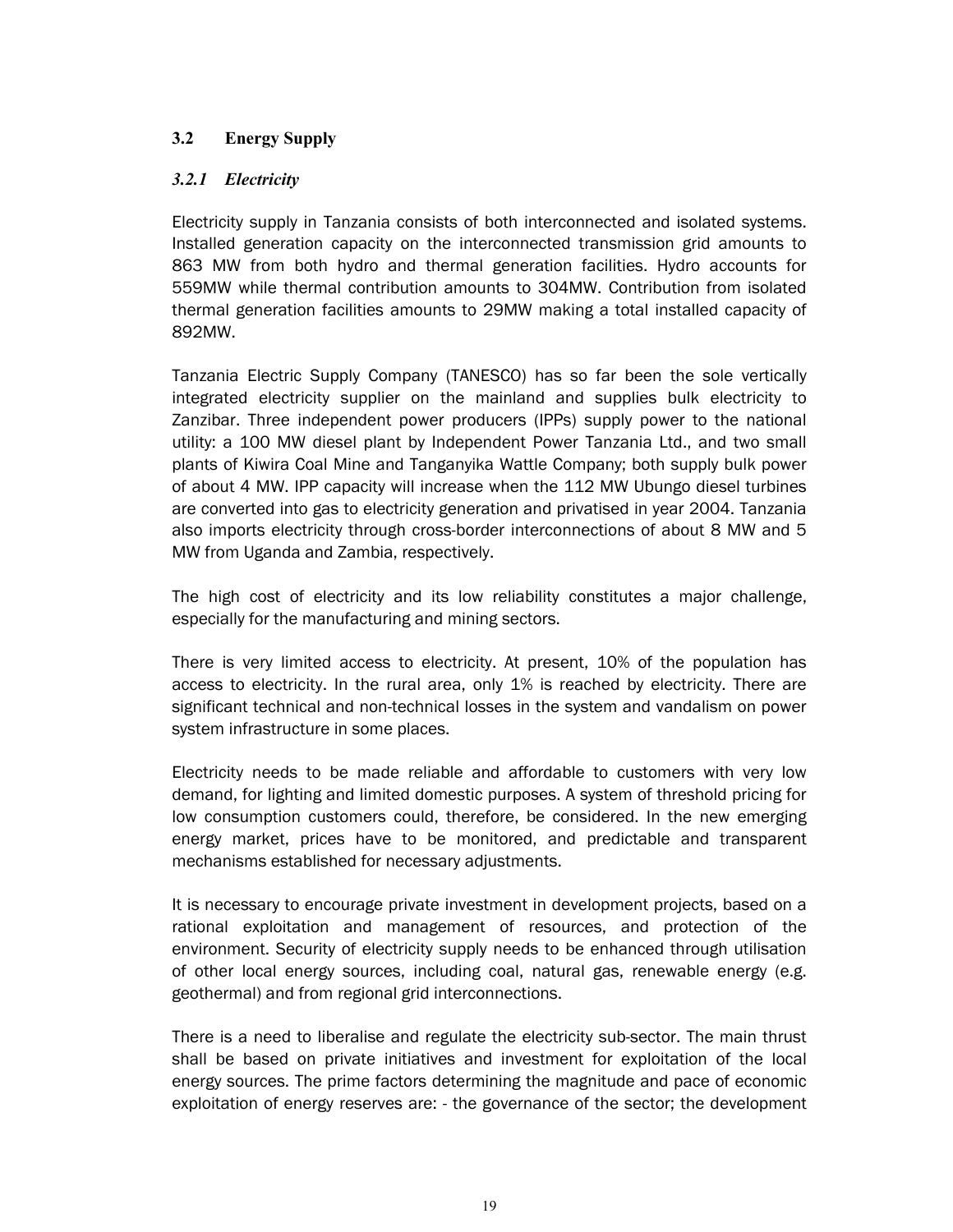of the domestic energy demand; and the energy trade possibilities in the region. For these developments to take place there is a need to review the legal and regulatory framework, including the establishment of an independent regulator.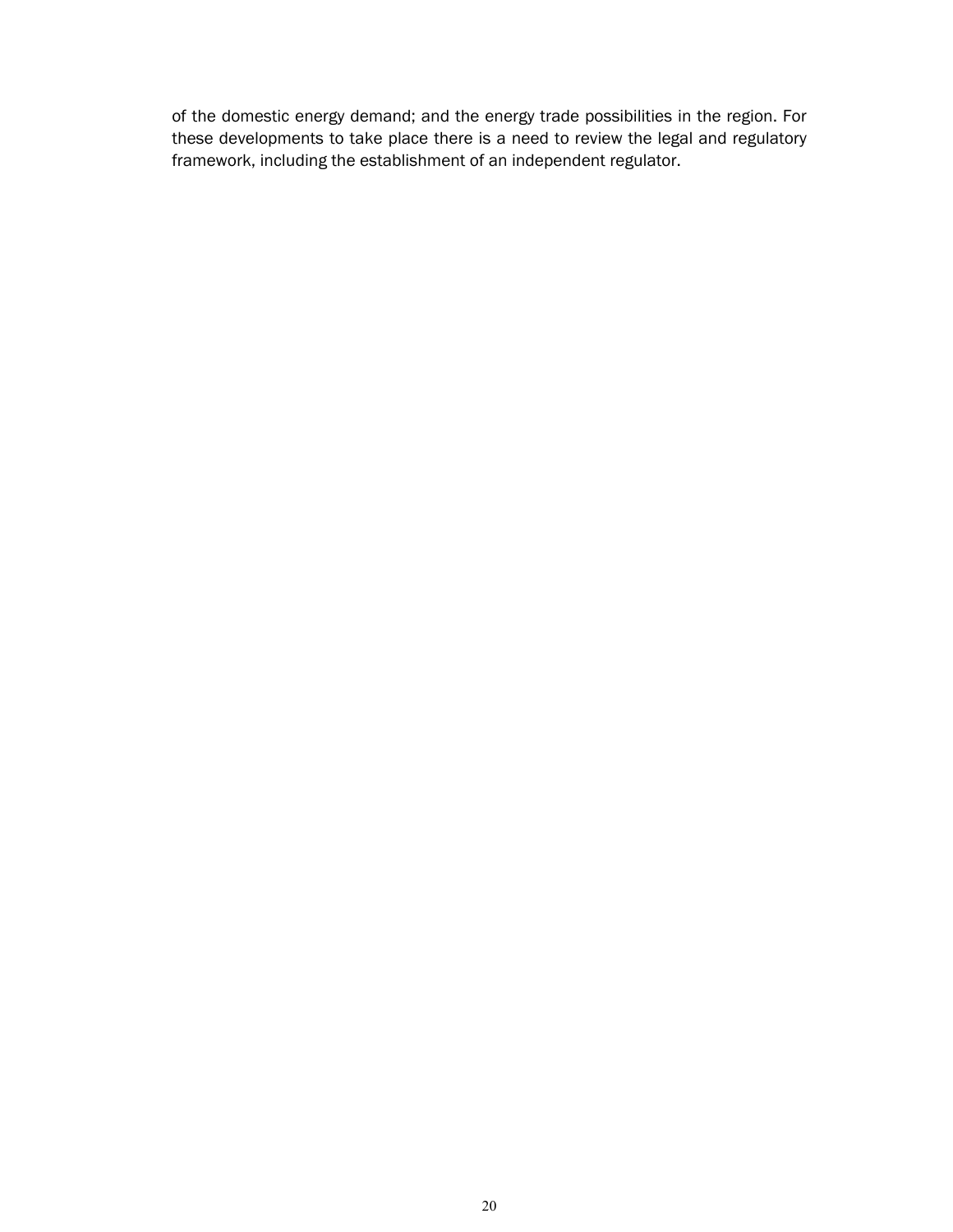- *19.Competition, as a principle to attain efficiency, shall apply for the electricity market.*
- *20.Generation of electric power shall be fully open to private and public investors as independent power producers. Investment shall be based on economic and financial criteria considering open access to regional network, balanced domestic supply and environmental impacts.*
- *21.There will be open access to the grid in order to achieve an efficient competition in generation.*
- *22.Regional co-operation and integration shall be given priority in investment to ensure reliable supply, exploiting low cost energy sources for regional trade and balancing the erratic availability of hydro-based power.*
- *23.Priority shall be placed on developing domestic power generation capacity based on indigenous resources in order to meet increase in demand.*
- 24. There shall be an opening for strategic partnerships with technically suitable, and *financially strong investors, in the sector, as a step in the development of a competitive market within generation and distribution.*
- *25.Tanzania shall conduct research within the country and take part in international research, development and application of commercially viable, large-scale technologies for renewable sources of electricity generation.*
- *26.The Government will support structural models (e.g. ownership contracts) in the electricity distribution system, which will ensure competition and higher-level of investment for improvement of technical and commercial systems.*
- *27.The Government shall establish a new governance system in the power sector by differentiating the roles for (a) policy making and legislative functions carried out by the Government and the Parliament; (b) the regulatory functions carried out by an independent regulator; and (c) other functions carried out by public and private operators.*

# *3.2.2 Petroleum*

Despite efforts to undertake petroleum exploration, Tanzania has not yet found oil and is, therefore, completely dependent on imported petroleum products. The total annual demand for petroleum products is 1.2 million tonnes. The average import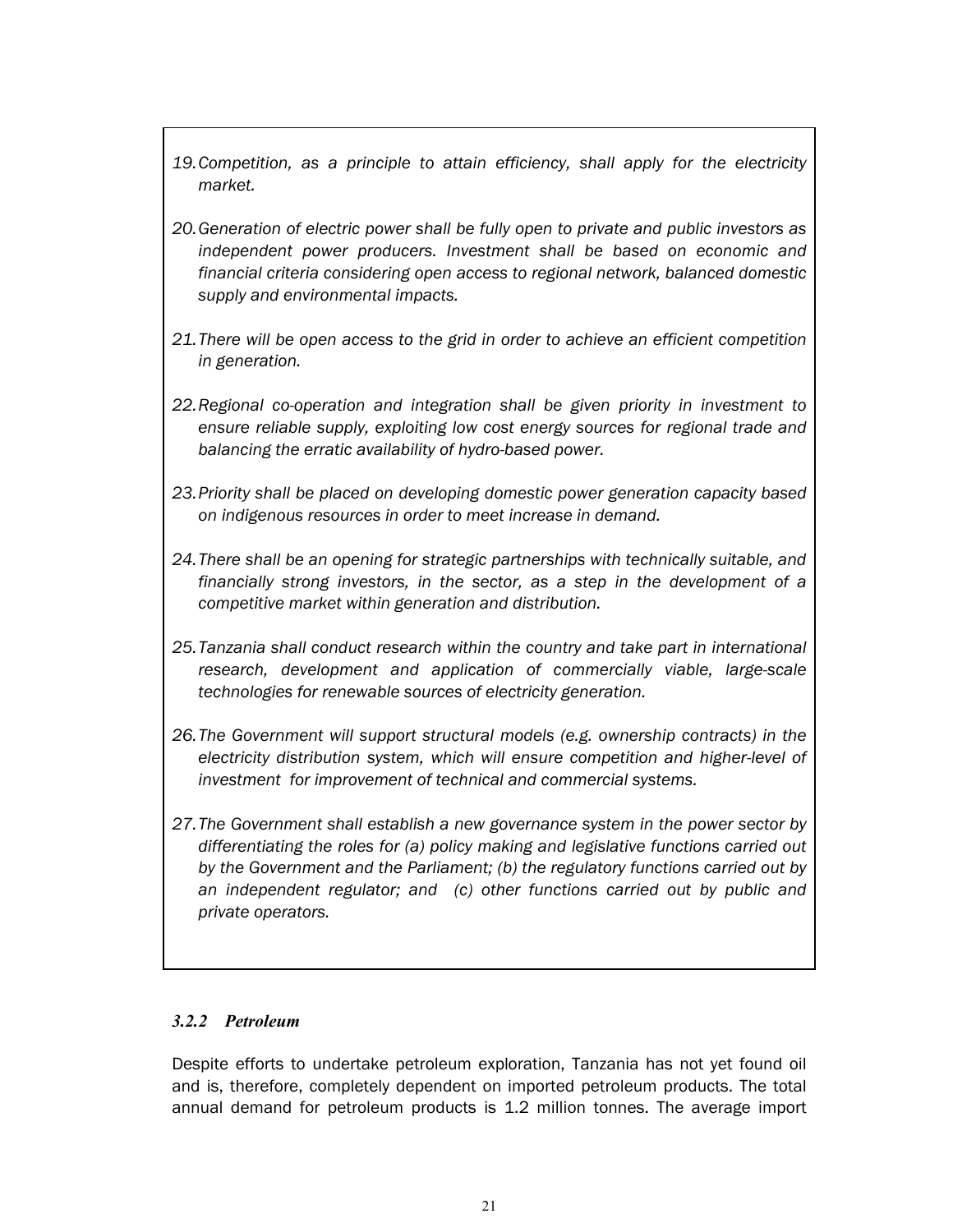value per year in years 1998 and 1999 was USD 190 million, corresponding to 26% of the total export value of the country. The transport sector is the main user of petroleum products with 40% of the market, followed by manufacturing using 25% and households 10%. The balance is accounted for by agriculture, and commerce.

Even after full liberalization of the petroleum sub-sector in year 2000, the cost of petroleum products to the Tanzanian customer is high and few actors dominate the market. This creates oligopolistic behaviour. In addition, there is a problem with smuggling and dumping of petroleum products, with its consequential implications to quality control, safety and loss of revenue.

There is a need to supply petroleum products on a sustainable basis and cost effectively with due consideration to environment, health and safety.

While it is necessary to ensure smooth supply of petroleum products to all customers irrespective of their geographical locations, considerations should be made on how to facilitate cost-effectiveness and competition. Where appropriate, franchise areas should be established in order to enhance availability of petroleum products.

Further, it is a national priority that exploration of oil is given the highest possible emphasis although there are limited local resources available for oil exploration activities. However, infrastructure development, including storage, distribution, retailing systems and handling transit products will also be emphasised.

Safety, health and environmental concerns should be considered in accordance with good petroleum industry practices*.* There is a need to adopt, adjust and develop technical and product quality in accordance with internationally accepted standards and norms, e.g. bio coding of petroleum products, etc.

The sector needs an efficient regulatory framework in order to safeguard the interest of stakeholders and create a level playing field for the petroleum product suppliers and retailers.

The restructuring of the petroleum sub-sector should include a review of relevant legislation contained in the Petroleum (Exploration and Production) Act, 1980, the Petroleum Conservation Act, 1981 and other relevant documents. Further, there is a need to review fiscal regimes, which burden petroleum product prices. This needs to be done with a long-term perspective, taking into account the consequences to the petroleum sub-sector, which would affect other sectors.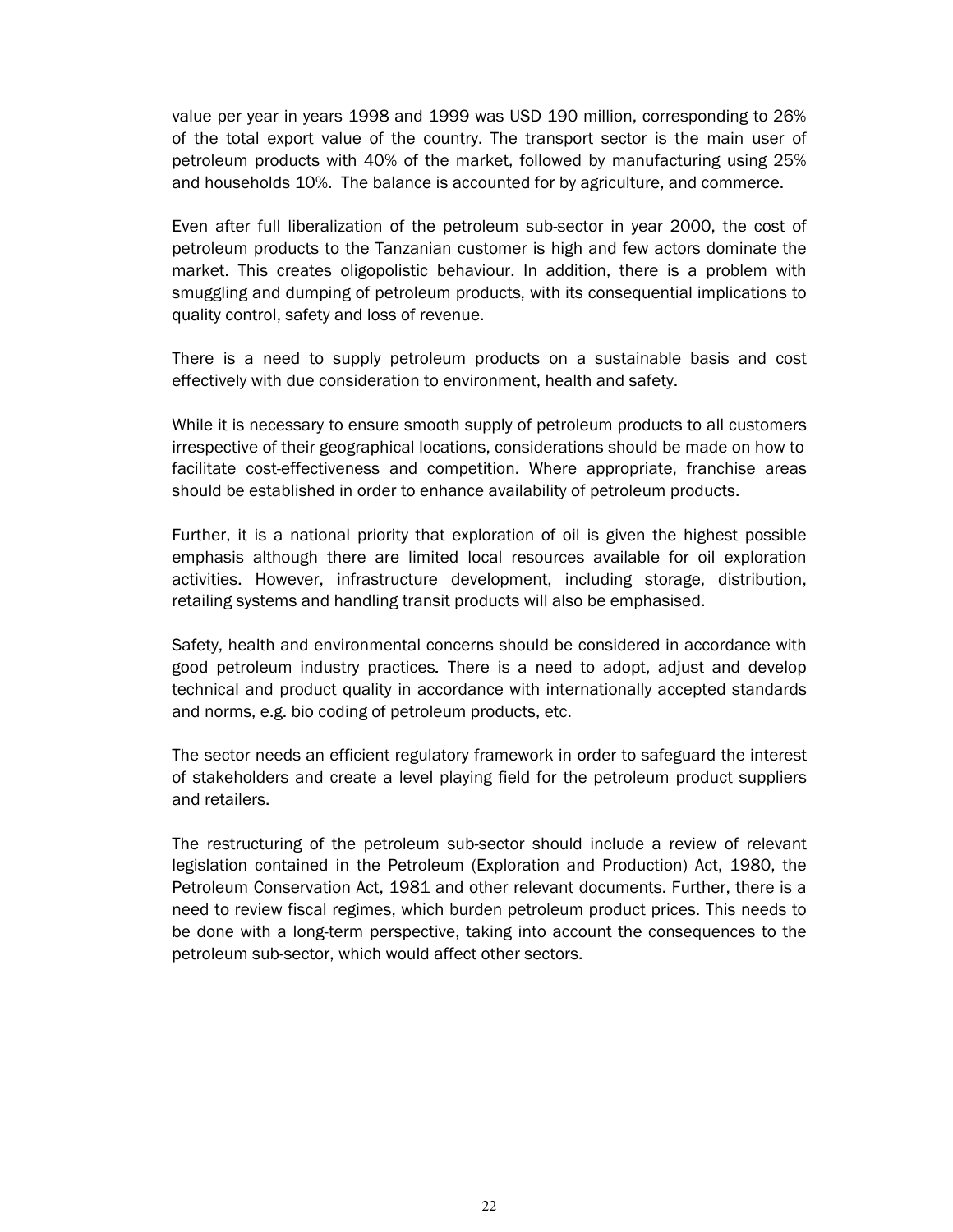#### *Policy Statements*

*28.Security of supply will be safeguarded by supplier diversity.* 

- *29.Exploration of petroleum will be promoted in accordance with best petroleum industry practices.*
- *30.Petroleum operations will be undertaken by ensuring highly established standards for environment, safety, health, and product quality. Environmental impact assessments and environmental management plans will be mandatory.*
- *31.Promote regional and international co-operation in exploration, development of infrastructure, trade, database and capacity building.*

# *3.2.3 Natural Gas*

The most important gas discoveries in Tanzania are Songo Songo and Mnazi Bay. The reserves are estimated at about 30 billion cubic metres and 15 billion cubic metres, respectively.

The discovered reserves are limited, while medium-term utilisation options are several including:- electricity generation, thermal industrial applications, and petrochemical industries. Therefore, exploration and the optimal use of this resource remains a national priority.

Markets and investment in infrastructure for natural gas are underdeveloped. There is a need to introduce regulatory mechanism in order to protect other stakeholders.

There is also a need for intensive gas exploration and development of markets and infrastructure for optimal use of the resource. It is essential to formulate a long-term strategy for rational utilisation of natural gas resources.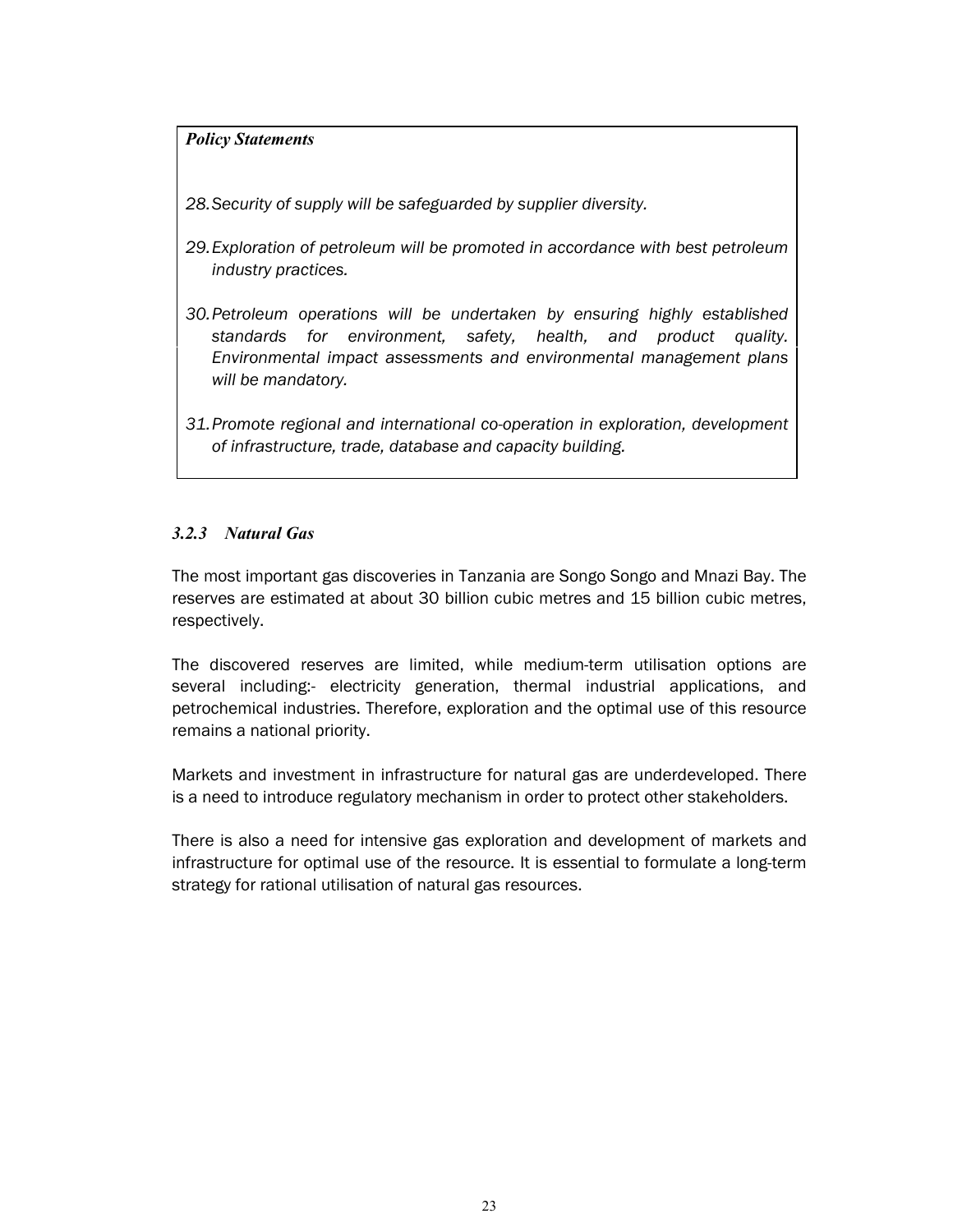#### *Policy Statements*

*32.Promote natural gas exploration and exploitation.* 

*33.Promote development of natural gas markets for diversified applications.* 

*34.Establish an appropriate regulatory framework for the natural gas industry.* 

# *3.2.4 Renewable Energy*

Tanzania's energy demand is characterised by a low per capita consumption of commercial energy (petroleum and electricity) and a high dependence on noncommercial energies, including biomass fuels in the form of firewood, charcoal and bio-waste. Biomass energy for the foreseeable future will remain the main energy source. Other potential renewable energy resources are micro-hydro, geothermal, wind and solar energy.

Renewable energy technologies currently in use in the country include improved wood-fuel stoves and charcoal production practices, biogas, windmills, and solar thermal and photovoltaics (PV). The applications of these technologies are at various stages of development in terms of demonstration and commercialisation.

Inappropriate and inefficient technologies dominate most energy conversion and utilisation appliances. Today, there is a lack of adequate indigenous capacity to design, manufacture, market and distribute as well as install and maintain renewable energy technologies. Furthermore, investment in renewable energy and the overall interest of commercial actors over the years have been insignificant.

There is need to promote efficient conversion and end-use energy technologies and practices in order to minimise health hazards primarily affecting women and children, and environmental degradation.

There is also a low level of awareness and understanding of available practices, technologies and resources, thus contributing to reluctance towards utilisation of renewable energy. There is a need to address economic, cultural and social barriers on the local capacity to design, develop, manufacture, market, distribute and provide after-sales services.

The challenge is to establish an institutional framework with conceptual, administrative and financial resources to play the mobilising, co-ordinating and guiding role in the development of renewable energies. The institutional framework needs to have a legal backing and mechanisms to establish standards, guidelines and codes of practice and norms for safe use of environmentally friendly renewable energy technologies.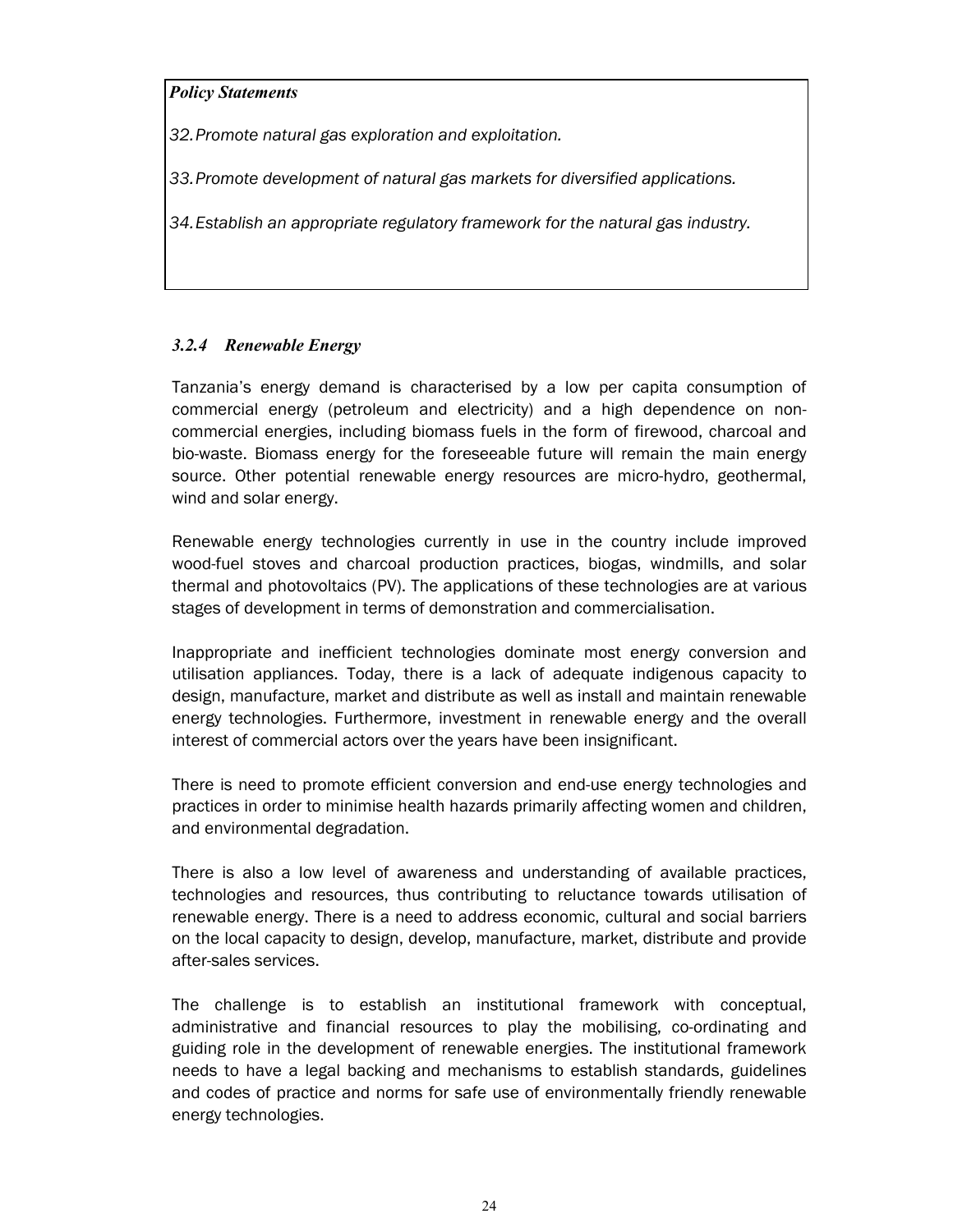There is a need to create a legal framework for renewable energy development and to establish an institutional structure and mechanisms to address technical, social and financial barriers for the dissemination of renewable energy technologies. Biomass, particularly woodfuel should be conserved through efficient conversion and end-use technologies which could be complemented by tree growing at household level and beyond.

#### *Policy Statements*

- *35.Introduce appropriate rural energy development, financial, legal and administrative institutions.*
- *36.Establish norms, codes of practice, guidelines and standards for renewable energy technologies, to facilitate the creation of an enabling environment for sustainable development of renewable energy sources.*
- *37.Promote efficient biomass conversion and end-use technologies in order to save resources; reduce rate of deforestation and land degradation; and minimising threats on climate change.*
- *38.Ensure inclusion of environmental considerations in all renewable energy planning and implementation, and enhance co-operation with other relevant stakeholders.*
- *39.Support research and development in renewable energy technologies.*

#### 3.2.5 Coal

Coal is one of the major energy resources of Tanzania. So far, the exploitation of coal for energy purposes has been minimal. The present national electricity generation capacity is only 6 MW. However, in the medium-term the national generation capacity is expected to increase.

Coal has, to a large extent, been used in industries for thermal applications, but very little has been done to promote coal briquettes for use in households. There is therefore, a need to extend applications of coal and coal briquettes for cooking and heating, particularly for households, agro-based industries, commercial and other institutions. In general, there is a lack of investment in coal exploitation and distribution. Private investors in exploitation of coal resources for energy production and other applications need to be encouraged.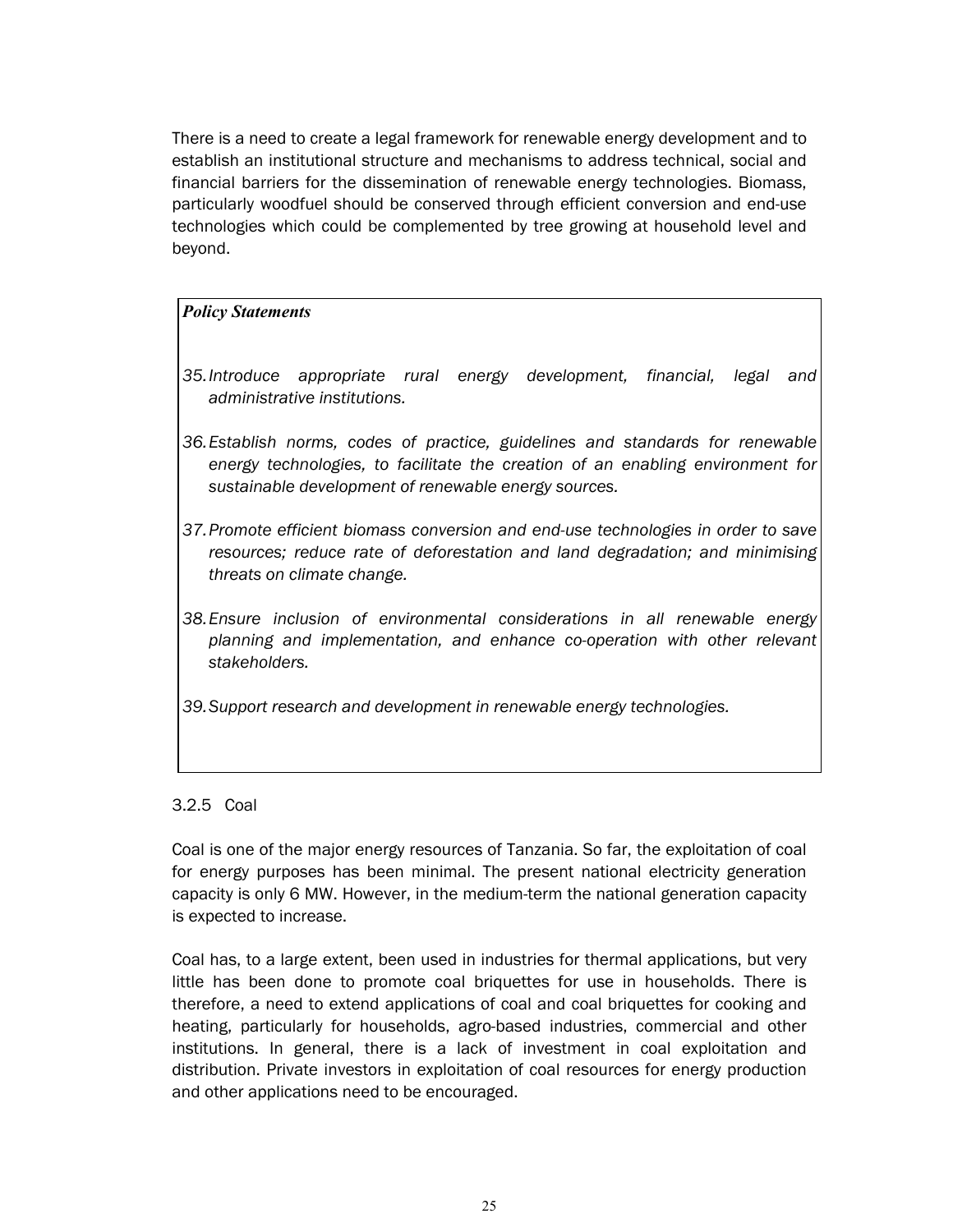The mine-mouth concept of locating thermal power plants is preferred in order to bring down the cost of transportation of coal and environmental impacts. National and regional electricity markets will encourage exploitation of coal resources for power generation.

There are high costs in the application of cleaner coal technologies and there is a risk of negative environmental impact of coal exploitation, transportation and utilisation. One needs to recognise national and international concerns to reduce pollutants from coal by application of the best available coal technologies.

#### *Policy Statements*

- *40.Promote exploitation of coal resources for electricity generation and other thermal applications by encouraging private sector and other stakeholders' participation.*
- *41.Ensure that all coal exploitation projects undertake environmental impact assessments and take into consideration national and internationally accepted environmental standards.*
- *42.Promote development of appropriate infrastructure, which will facilitate exploitation of coal for local and export markets.*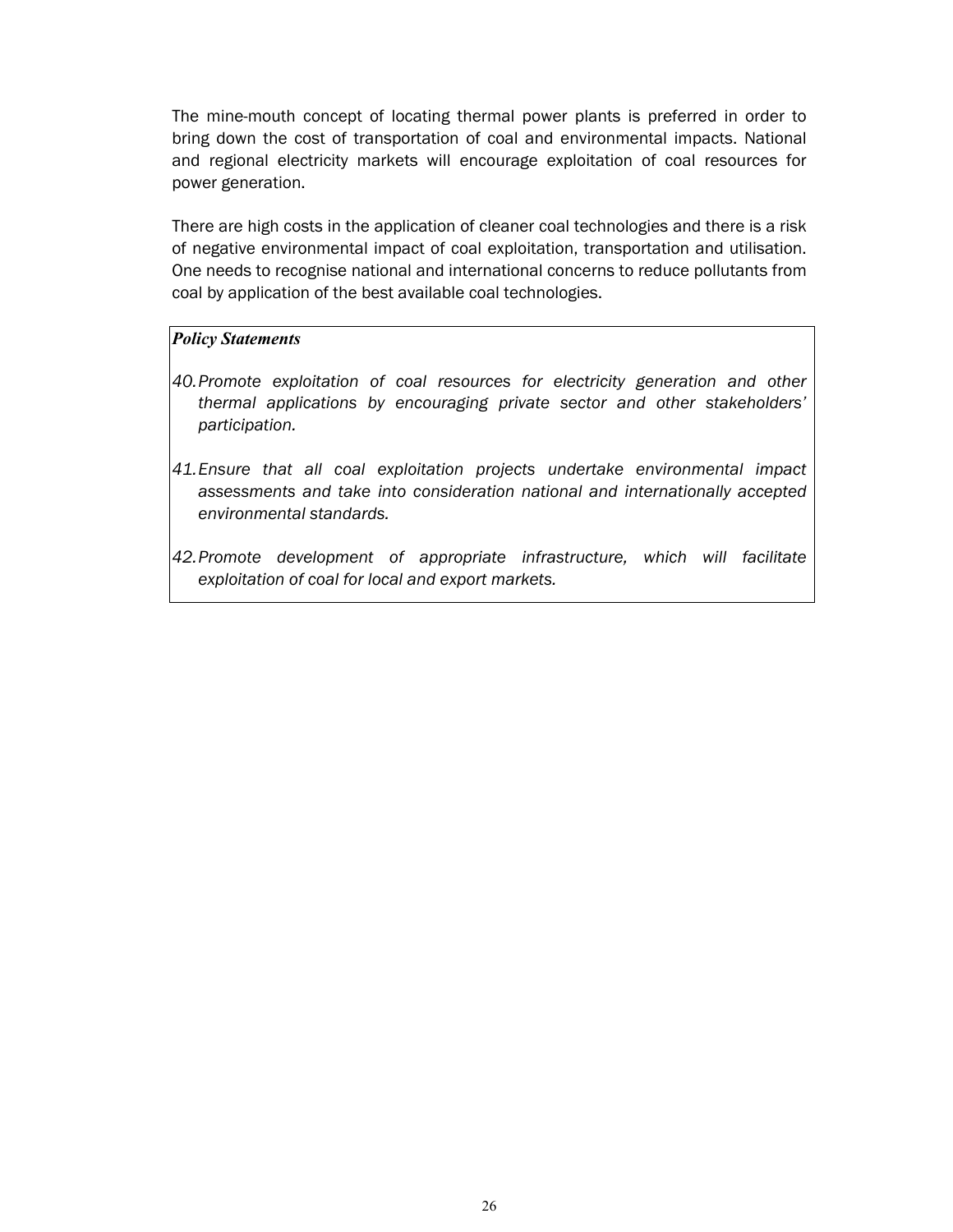#### **4. RURAL ENERGY**

Energy services have an impact on all rural economic activities, including agriculture, business, social services, gender equality and poverty. Addressing energy requirements in rural areas is in line with the provisions contained in the Tanzania Development Vision 2025. An improved energy supply in the rural areas will ensure improvement of the welfare of the rural population and the attainment of sustainable economic growth.

85% of the total energy is consumed in the rural areas where the majority of Tanzanians live. Biomass, particularly wood-fuel, constitutes 90% of rural energy consumption, which has significant impact on the process of environmental degradation. The balance 5% is met by other options such as kerosene, diesel, dry cells, grid and non-grid electricity, biogas, solar, wind and other renewable energies. The rural population with access to electricity is only about 1%. The low consumption of commercial energy has suppressed economic growth, which is manifested in low levels of agricultural mechanisation and industrialisation.

Presently, the existing energy supplies especially electricity are delivered at high cost. There is a lack of adequate investment and insignificant private participation in rural energy development. It is, therefore, a national challenge to increase access to commercial energy in the rural areas and facilitate a diversification of energy services.

Rural energy is diverse and characterised by various actors and interests. A sustainable institutional framework that can cope with the diversity, manage and co-ordinate various efforts, is a key factor for successful development of rural energy. So far, appropriate focus for handling rural energy services is lacking. There is a need to establish an institutional framework that can mobilise, co-ordinate and facilitate private and public initiatives in rural and renewable energy.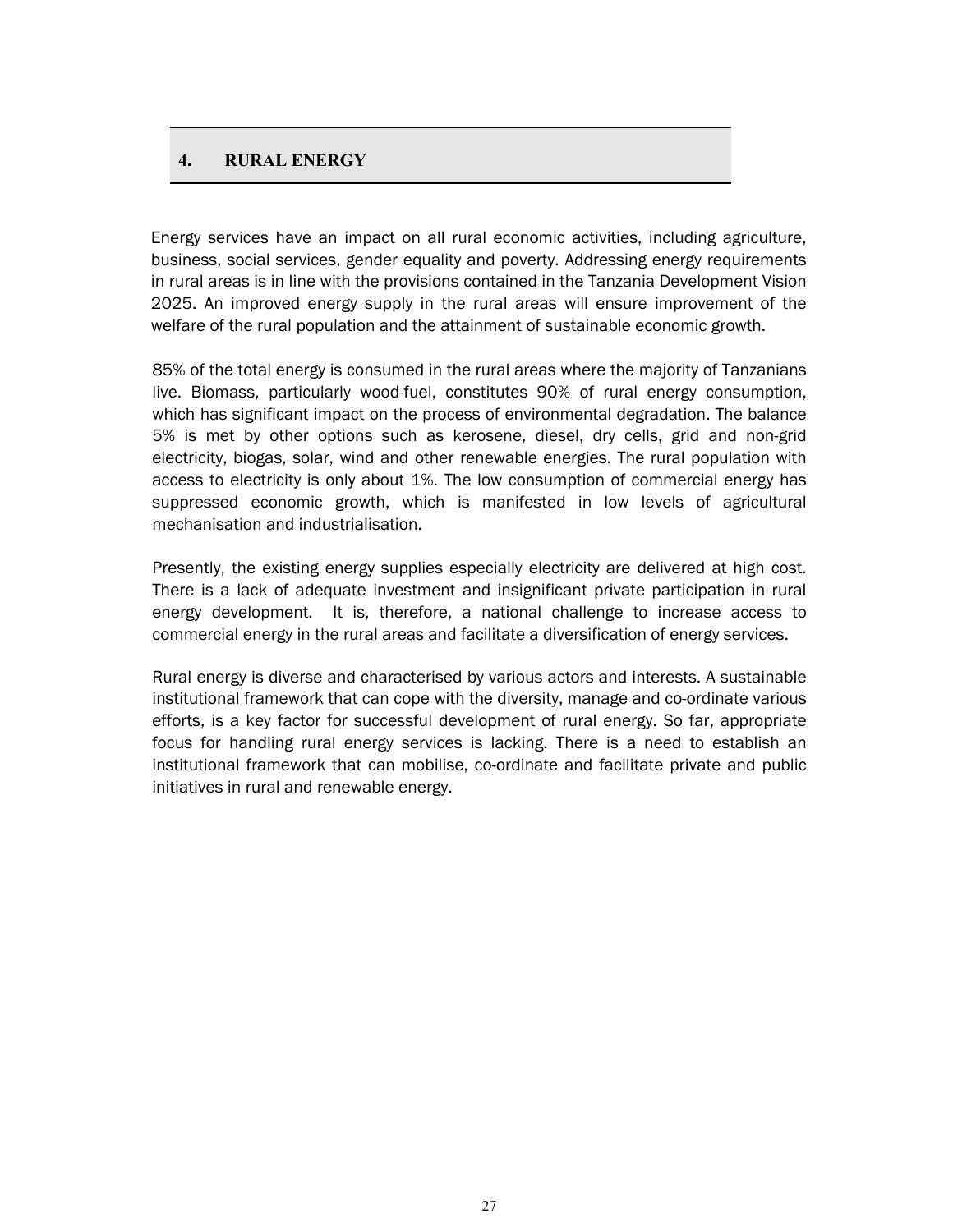#### *Policy Statements*

*43. Support research and development of rural energy.* 

- *44.Promote application of alternative energy sources other than fuelwood and charcoal, in order to reduce deforestation, indoor health hazards and time spent by rural women in search of firewood.*
- *45.Promote entrepreneurship and private initiative in the production and marketing of products and services for rural and renewable energy.*
- *46.Ensure continued electrification of rural economic centres and make electricity accessible and affordable to low income customers.*
- *47.Facilitate increased availability of energy services, including grid and non-grid electrification to rural areas.*
- *48.Establish norms, codes of practice, standards and guidelines for cost effective rural energy supplies*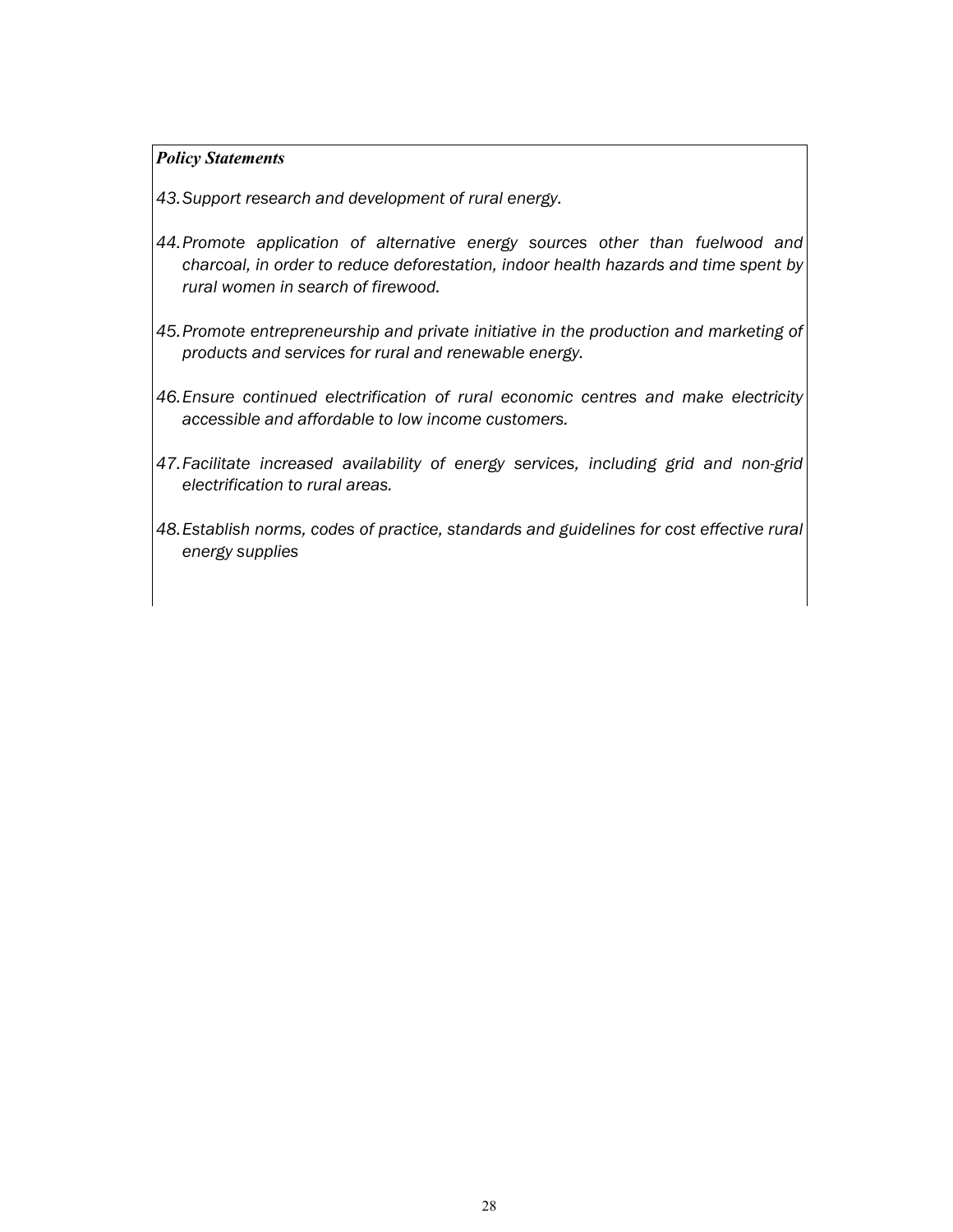# **5. CROSSCUTTING ISSUES**

The sub-sectors within the energy sector are dependent on a number of issues that apart from being of a crosscutting nature within the sector also are determined by the development of the economy at large and other sectors. The following have policy implications:

- (a) Energy Efficiency and Conservation
- (b) Energy trade and co-operation
- (c) Energy information system
- (d) Environment, health and safety
- (e) Investment

 $\overline{a}$ 

- (f) Gender issues
- (g) Capacity building, (including education and training, human resources development, R&D, and technology transfer)

#### **5.1 Energy Efficiency and Conservation**

Improvements in energy efficiency bring additional benefits and significant savings on energy use and cost. Energy efficiency and conservation must, therefore, be pursued consistently over a long-term functioning of all sectors. Energy audit is an important tool that helps to indicate energy use patterns and proposes measures to achieve energy savings.

The existing challenges are related to inadequate awareness and improper attitudes towards rational use of energy, as well as non-existence of legislation and regulatory framework for energy efficiency and conservation

There is, therefore, a need to create awareness on energy efficiency and conservation in order to induce a behavioural change. It is also important to encourage the following:- cleaner production and recycling; integration of energy efficiency in architecture and building designs, establishment of standard and legal framework.

#### *Policy Statements*

*49. Enhance energy efficiency and conservation initiatives in all sectors.* 

*50.Ensure energy audits in industries, particularly the energy intensive ones.*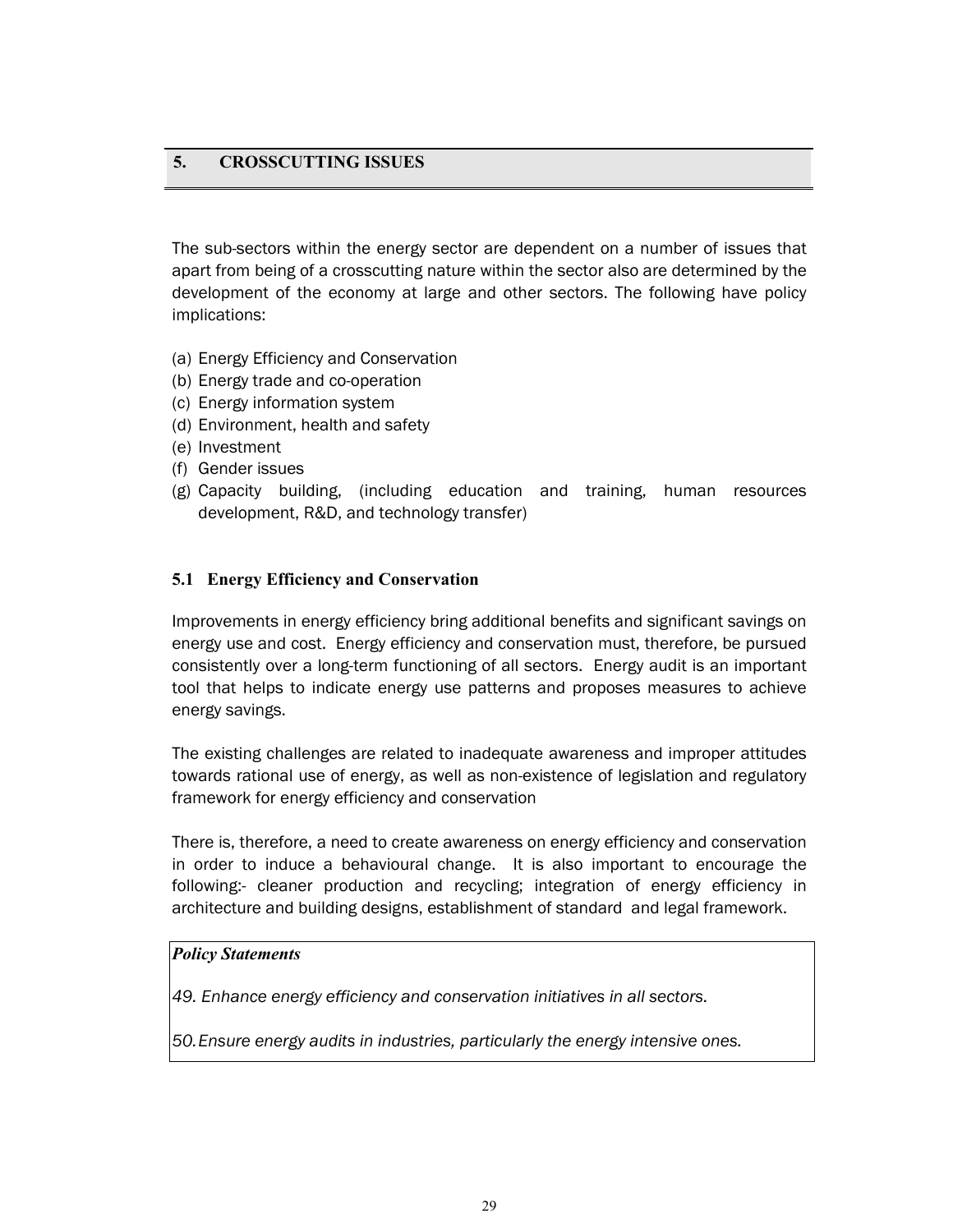# **5.2 Energy Trade and Co-operation**

Co-operation between neighbouring countries in Africa and international bodies is vital for development and economic growth. Tanzania is a member of various bodies in the region, including the African Union (AU), the East African Co-operation (EAC), the Southern African Development Community (SADC), the Kagera Basin Organisation (KBO) and the Nile River Basin Initiative (NBI).

Africa Energy Commission (AFREC) was initiated by the OAU to spear-head energy cooperation among member states. The new EAC Treaty envisions an improved and expanded trading environment by promotion of investment codes, proper regulation of the private sector and development of an East Africa Power Masterplan. SADC is a forum for regional co-operation in all sectors of economic development, among them energy. Central to SADC´s energy programme is the South African Power Pool (SAPP), under which the member states will be able to trade through a linked single electricity grid. SAPP´s goal for interconnection between the countries is to create an enabling environment for trade in bulk electricity. Apart from these regional bodies and institutions, Tanzania is active in international agencies and fora of the United Nations and the Commonwealth in the field of energy.

There is a challenge to maximise the potential gains from the regional and international energy trade and co-operation. Tanzania needs to attain a stronger and closer interaction between the energy planning processes with other countries in the region, notwithstanding limitations of resources to undertake Tanzania's obligations in the regional and international bodies.

Tanzania needs to continue to be an active member of the regional and international bodies in energy sector development including active participation in SAPP. There is a need to encourage joint development of common (shared with other countries) energy resources as a way of enhancing co-operation and collective reliance and security of energy supplies. Furthermore, it is also necessary to continue facilitating the movement of energy supplies to neighbouring land-locked countries.

# *Policy Statements*

- *51.Increase collaboration within the East-African countries, SADC and non-SADC States in the area of energy with emphasis on future interconnections.*
- *52.Facilitate international collaboration in research, exchange of data, information and documentation.*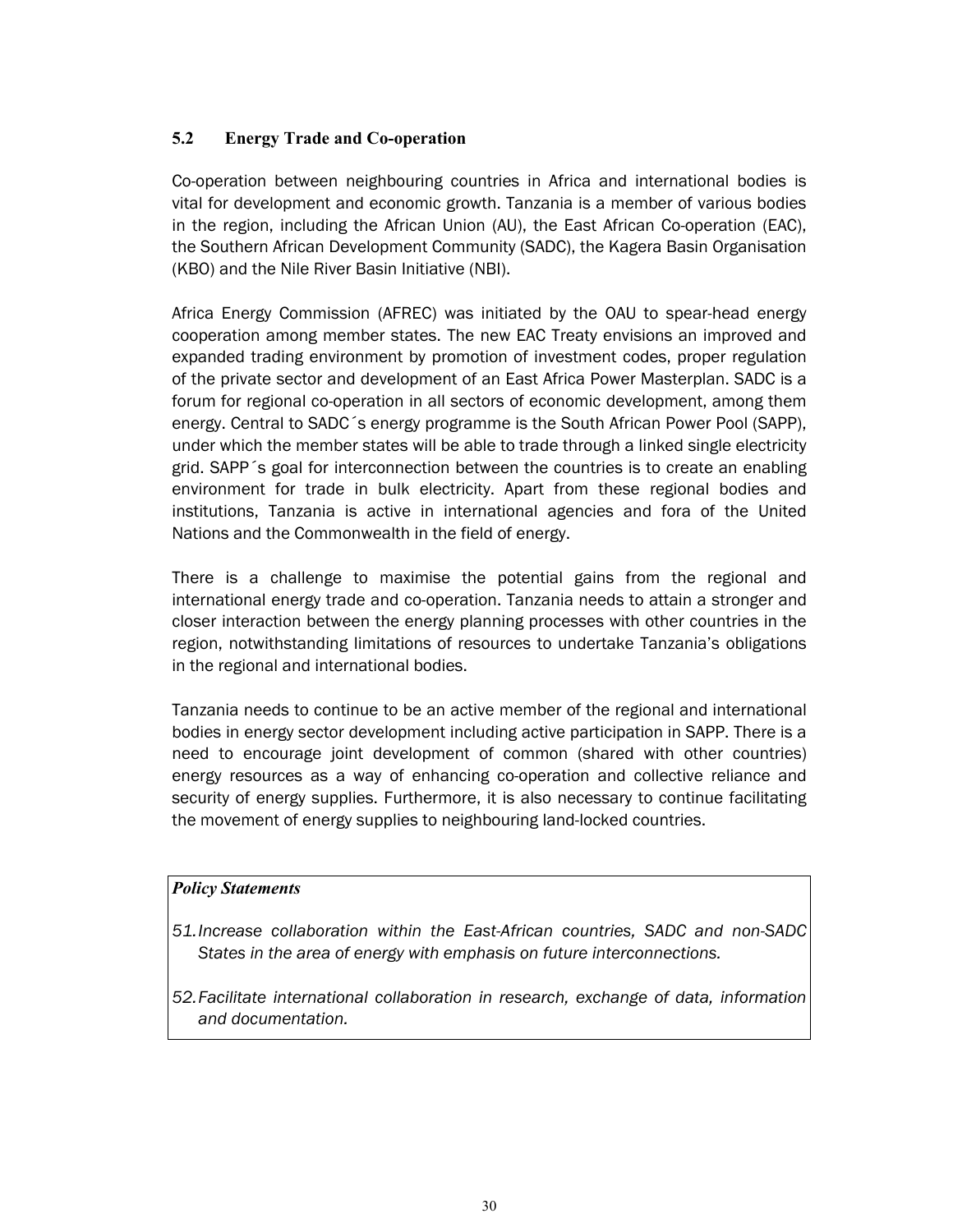# **5.3 Energy Information System**

An efficient energy information system is one of the tools for policy implementation. Thus, energy information collection, storage, analysis and exchange is vital for planning, policy formulation and in decision-making for implementation of programmes and policies. Today, there is a lack of an energy information system, resulting in poor information exchange amongst energy stakeholders. Further, inadequate capacity to manage and analyse energy information is also hampering development.

There is a need for establishing a proper energy information system that will mobilise human resources and undertake sensitisation and information dissemination to stakeholders in the sector for effective implementation of the energy policy.

#### *Policy Statement*

*53. Establish and strengthen a proper information and communication system in the energy sector and mobilise human resources to undertake sensitisation, advocacy and dissemination of information to stakeholders.* 

#### **5.4 Environment, Health and Safety**

Environmental implications of energy consumption need to be considered in all sectors. All stages of energy resources (be it fossil or non-fossil) exploitation, production, conversion, transportation, storage and end-use can have negative impact on the environment. Health, safety and environmental consequences of energy production and utilisation have become a major concern. For example, hydro power dams construction has led to increased dangers of water borne diseases; uncontrolled use of woodfuel puts pressure on forests and leads to erosion, desertification, and contributes to carbon-dioxide emission.

The combustion of fossil fuels produces significant amount of pollutants including greenhouse gases and particulate. Further, there are environmental impacts of the construction of transmission lines and pipelines. On the other hand, renewable energy sources, including solar, wind, and geothermal have rather small negative environmental impacts. Hence, the production and consumption of energy should not endanger the quality of life of present and future generations. Application of cleaner production technologies must be encouraged in order to minimise pollution.

Energy efficiency should be monitored and promoted in every energy sub-sector and other sectors of the economy. Furthermore, there is a need to ensure that energy development projects and programmes are subjected to Environmental Impact Assessments (EIAs) and established sound management of impacts of energy development and utilisation.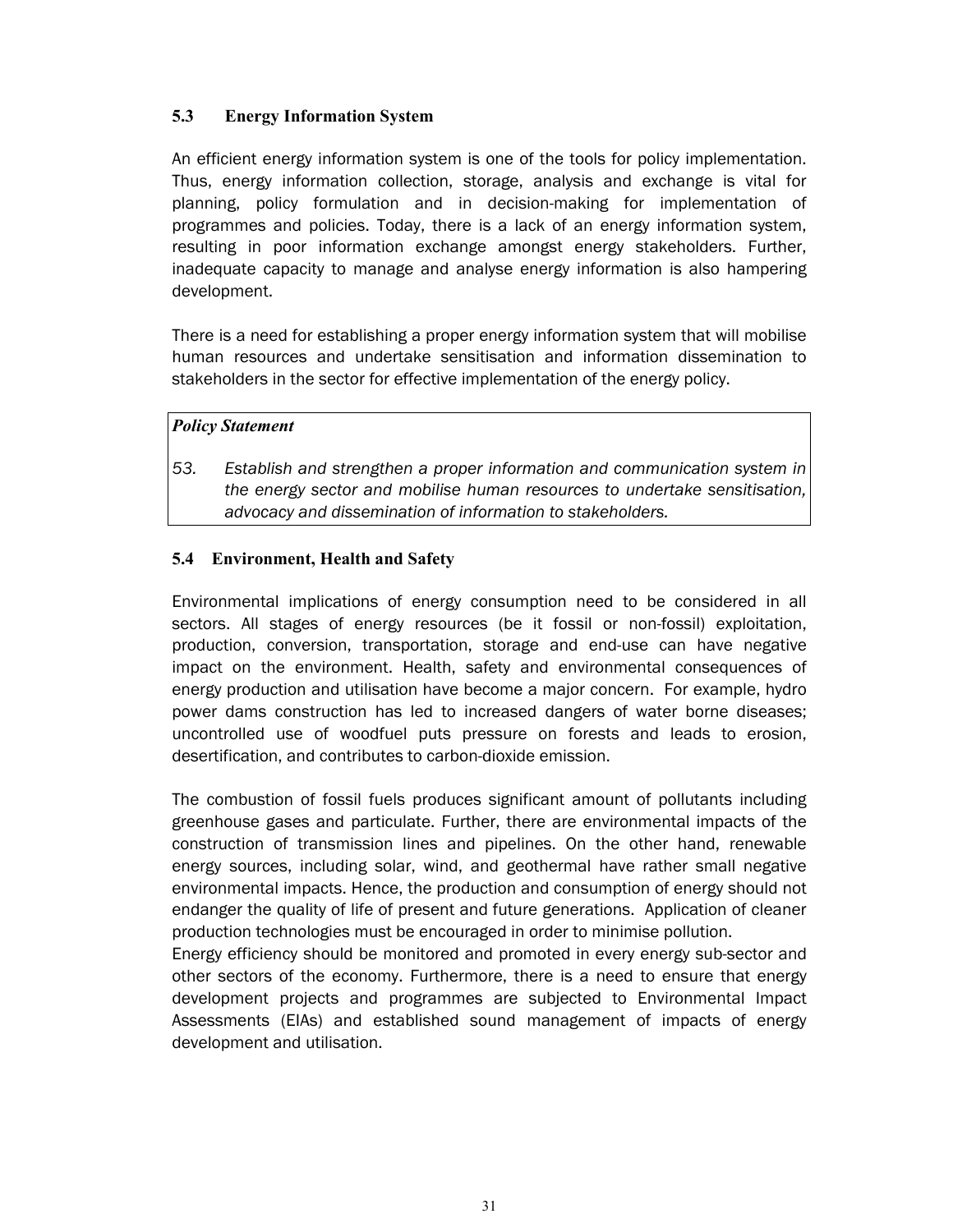There is a need to strengthen co-operation in national, regional and international energy programmes aimed at mitigating environmental impacts of energy to ensure the implementation of national obligations under international treaties.

Economic instruments, including the "Polluter Pays Principle" may be applied in environmental management where appropriate. There is also a need to strengthen the functions of the legislative system in health, safety and environmental protection. Disaster prevention and response plans and standards should be strengthened for transportation of dangerous commodities. Furthermore, environmental standards need to be developed in order to ensure protection of the environment, health and safety and compliance to national and international requirements.

#### *Policy Statements*

- *54.Promote environmental impact assessment as a requirement for all energy programmes and projects.*
- *55.Promote energy efficiency and conservation as a means towards cleaner production and pollution control measures.*
- *56.Promote development of alternative energy sources including renewable energies and woodfuel end-use efficient technologies to protect woodlands.*
- 57.*Promote disaster prevention, response plans, and introduce standards for exploration, production, conversion, transportation, distribution, storage, and fuel end-use.*

# **5.5 Investment**

The opportunities for investment in the energy sector are vast in monetary terms, and substantial in terms of economic development impact. With reforms taking place in the energy sector such as the liberalisation of power generation, petroleum product trade, and emphasis on enhancing rural energy supplies, private investment is bound to increase substantially.

There is, therefore, a need to make domestic and international investors aware of the potentials within the energy sector. Public and private sector partnerships should be encouraged to invest in provision of energy services. Furthermore, there is a need to facilitate and encourage investment in the development of alternative sources of energy, putting emphasis on the utilisation of indigenous resources.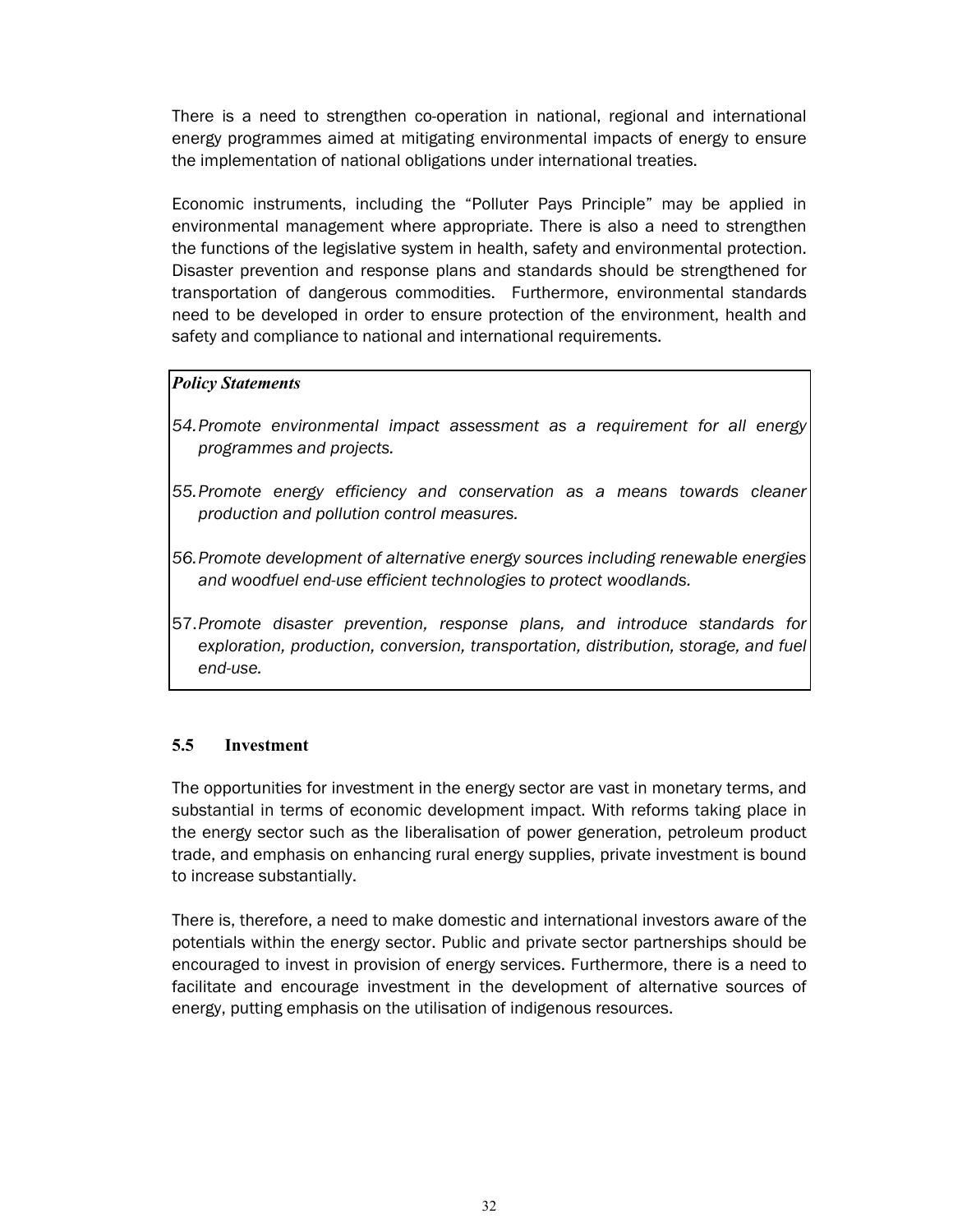#### *Policy Statements*

- *58.Promote private initiatives at all appropriate levels and make local and foreign investors aware of the potentials within the energy sector.*
- *59.Ensure that a transparent and predictable institutional framework, including incentives, is in place to provide for an enabling environment for investment in the energy sector.*

#### **5.6 Gender Issues**

Gender issues in the energy sector need to focus on the energy needs and ownership of resources. Gender issues should be looked at from both the demand and supply of energy. On the demand side, men and women have different demands on energy, due to the existing socio-cultural and traditional roles. On the commercial energy supply, it is clear that women are under-represented at all levels of energy generation, transmission and distribution. There is, therefore, a gender imbalance at various levels of planning and decision-making within the energy sector.

On the demand side, especially in rural areas, there is a need to relieve women from the burden of searching for energy, especially wood-fuel. All stakeholders within the energy sector need to participate and take deliberate sensitisation actions to encourage women participation in energy related education, training, programmes and projects, planning, decision-making and, not least, energy policy implementation.

# *Policy Statements*

- *60.Promote gender equality within the energy sub-sectors both on the demand and supply.*
- *61.Facilitate education and training for women in all energy aspects.*
- *62.Promote awareness on gender issues concerning men and women's social roles in the energy sector, including training on appropriate technologies.*
- *63.Promote awareness and advocacy on gender issues in the energy sector.*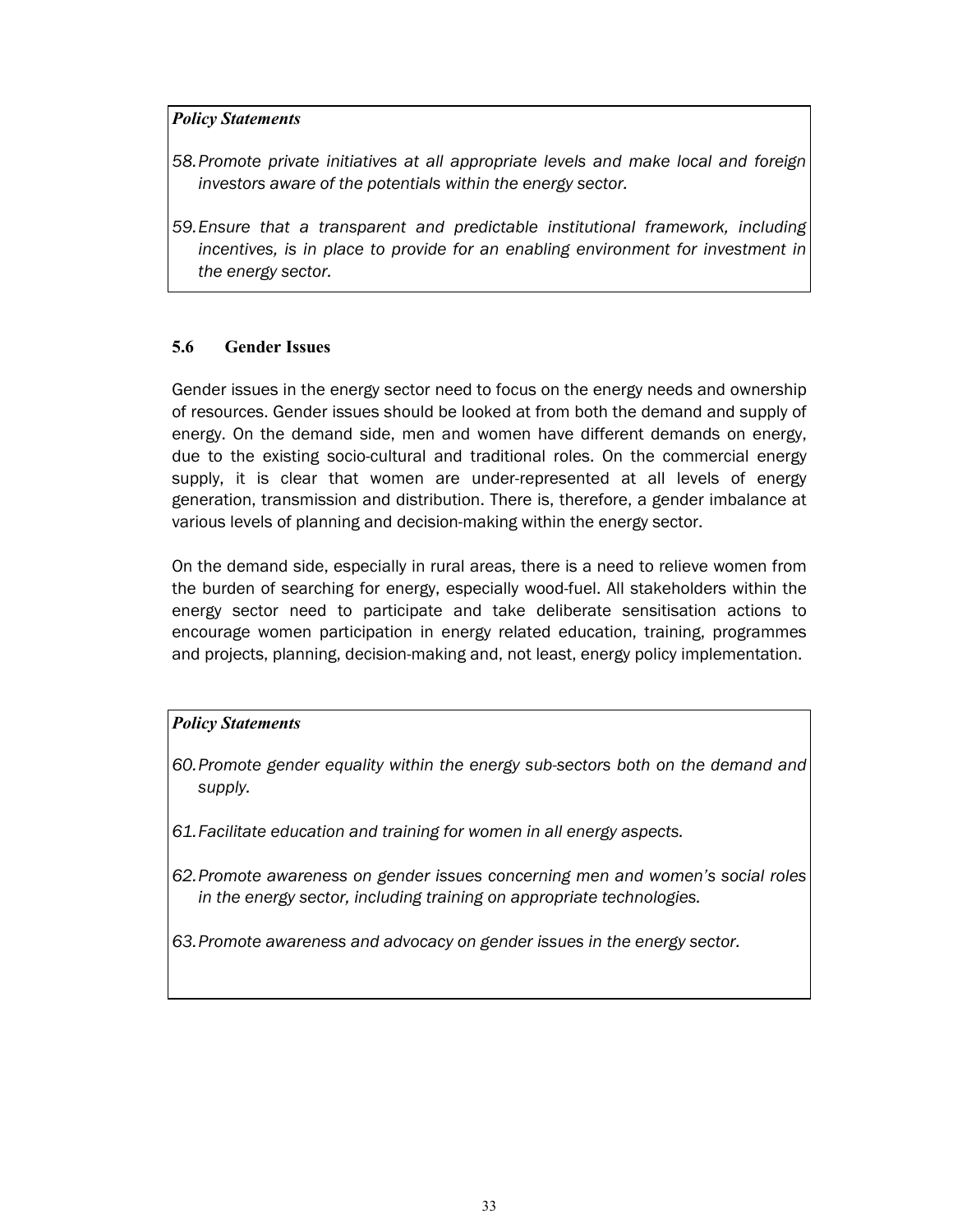# **5.7 Capacity Building**

# *5.7.1 Education*

Education is a key input to any country's sustained development. The majority of Tanzanians are poorly informed about energy and related end-use practices and options. Manifestation of this situation include: - low level of renewable energy application; inefficient use of energy; and economic non-competitiveness of Tanzanian products.

There is a need for adequate physical demonstrations on renewable energy and energy efficiency to pupils and students. It is, therefore, necessary to include energy education, in particular, renewable energy and rational use of energy, in curricula for schools, vocational training centres, colleges and other learning institutions. There is also a need for mass educational and promotional efforts on energy issues targeted to the public.

# *Policy Statement*

64.*Encourage energy education in school curricula, vocational training centres, colleges and other relevant learning institutions; emphasis should be on practical aspects including physical demonstration, installations and operation.*

# *5.7.2 Human Resources Development*

The development of the energy sector is dependent on the appropriate utilisation and development of human resources. A gender balanced human resource development programme for the energy sector is an important tool in order to ensure the fair provision of training and education. Today, there is a lack of trained and skilled energy experts in the sector, particularly, women. In addition, there are inadequate incentives to attract and retain qualified energy experts in the sector.

The present situation is also constrained by cultural and traditional influences, which inhibit gender-balanced training. There is, therefore, a need to encourage and facilitate training in disciplines necessary for the development of the energy sector in various institutions and organisations.

Local counterparts and partners in executing activities in the sector should be given priority in order to enhance dissemination of knowledge and skills. Finally, there is a need to establish incentives to enhance effective utilisation of domestically and internationally available skills in the energy sector.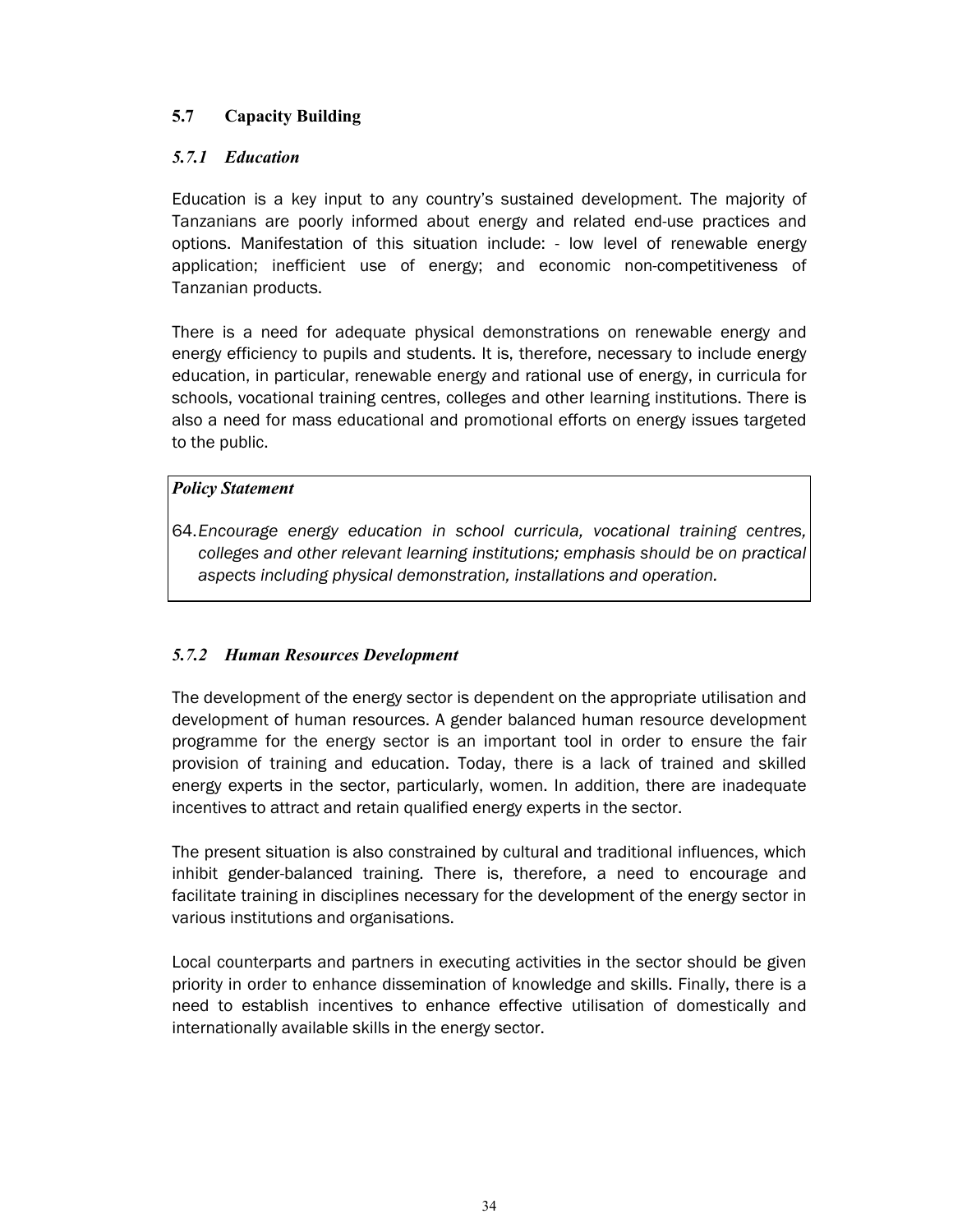#### *Policy Statements*

- 65.*Encourage local and foreign investors and other financiers in the sector to train Tanzanians in essential skills.*
- 66.*Encourage and appropriately reward good performance and conduct by individuals or organisations in the sector.*

# *5.7.3 Research and Development*

Research and Development (R&D) efforts that give rise to technological innovations in the energy sector are important as they lead to development and economic growth. Identifying and targeting R&D policies and priorities must be supportive of national socio-economic development goals. R&D issues relating to biomass, rural energy, energy end-use, affordability, and pricing mechanisms need greater attention.

The challenge is to overcome the inadequate financial resources and lack of skilled manpower for R&D. There is also a lack of understanding and appreciation of critical energy R&D issues both within the sector and for the general public. Today, there is a lack of institutional co-ordination in respect of various ongoing research activities in the sector. Co-operation between public and private sectors in R&D of energy issues such as demand and supply management, pricing, conservation and rural energy, need to be encouraged and co-ordinated. There is also a need to support regional and international co-operation in R&D on technological and non-technological advancement in the energy sector.

#### *Policy Statement*

67.*Promote and co-operate regionally and internationally on research and development of energy forms and of related advanced and innovative environmentally sound technologies in the energy sector.*